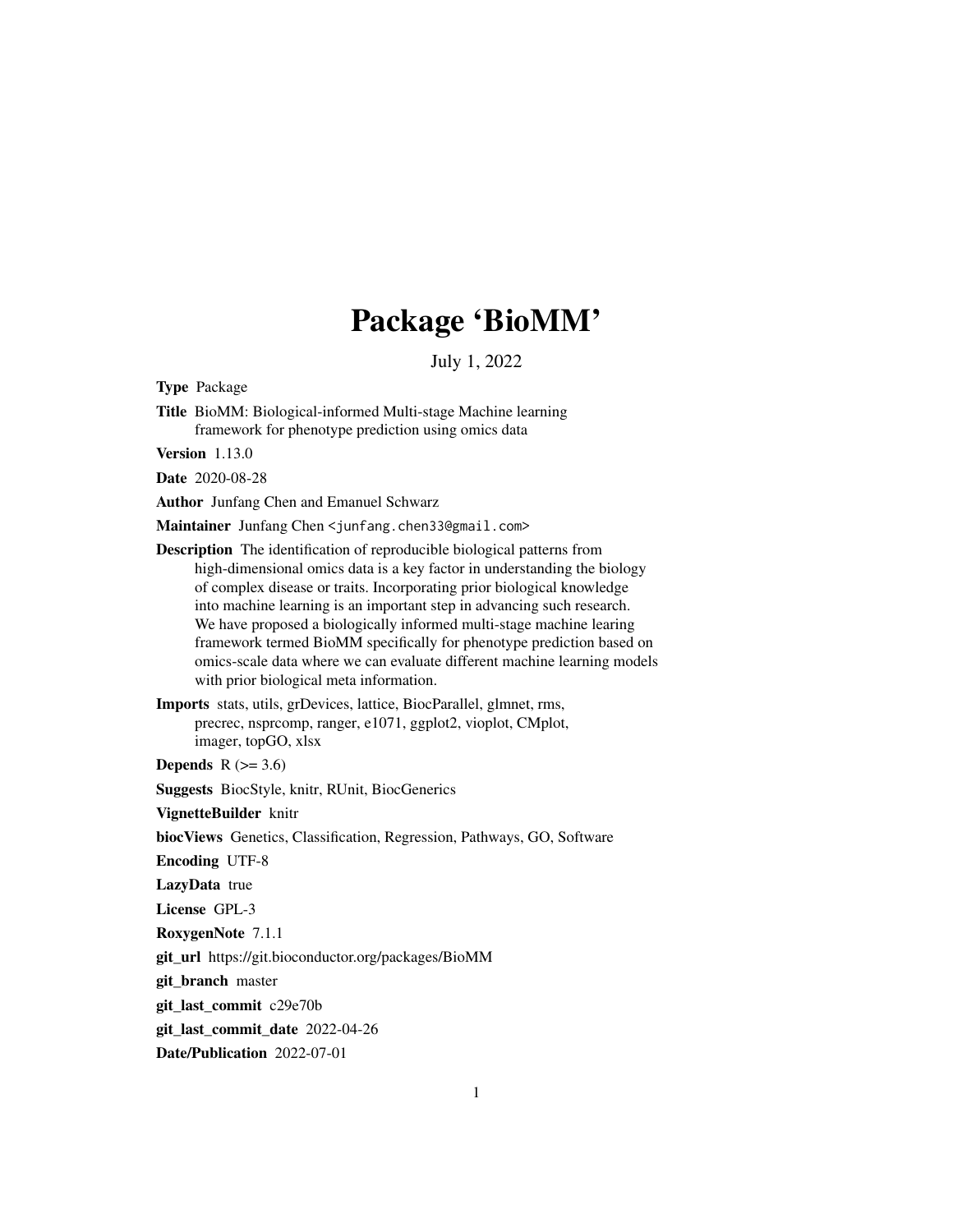# <span id="page-1-0"></span>R topics documented:

|       |                                                                                                                     | <sup>2</sup>   |
|-------|---------------------------------------------------------------------------------------------------------------------|----------------|
|       |                                                                                                                     | 3              |
|       |                                                                                                                     | 5              |
|       |                                                                                                                     | 6              |
|       |                                                                                                                     | $\overline{7}$ |
|       |                                                                                                                     |                |
|       |                                                                                                                     |                |
|       |                                                                                                                     |                |
|       |                                                                                                                     |                |
|       |                                                                                                                     |                |
|       |                                                                                                                     |                |
|       |                                                                                                                     |                |
|       |                                                                                                                     |                |
|       |                                                                                                                     |                |
|       |                                                                                                                     |                |
|       |                                                                                                                     |                |
|       |                                                                                                                     |                |
|       | $reconByUnsupervised \ldots \ldots \ldots \ldots \ldots \ldots \ldots \ldots \ldots \ldots \ldots \ldots \ldots 28$ |                |
| Index |                                                                                                                     | 30             |

baseGLMnet *Prediction by generalized linear regression models*

# Description

Prediction by generalized regression models with lasso or elastic net regularization.

# Usage

```
baseGLMnet(
  trainData,
  testData,
  predMode = c("classification", "probability", "regression"),
 paramlist = list(family = "binomial", alpha = 0.5, typeMeasure = "mse", typePred =
    "class")
)
```

| trainData | The input training dataset. The first column is named the 'label'.                                |
|-----------|---------------------------------------------------------------------------------------------------|
| testData  | The input test dataset. The first column is named the 'label'.                                    |
| predMode  | The prediction mode. Available options are c('classification', 'probability', 're-<br>gression'). |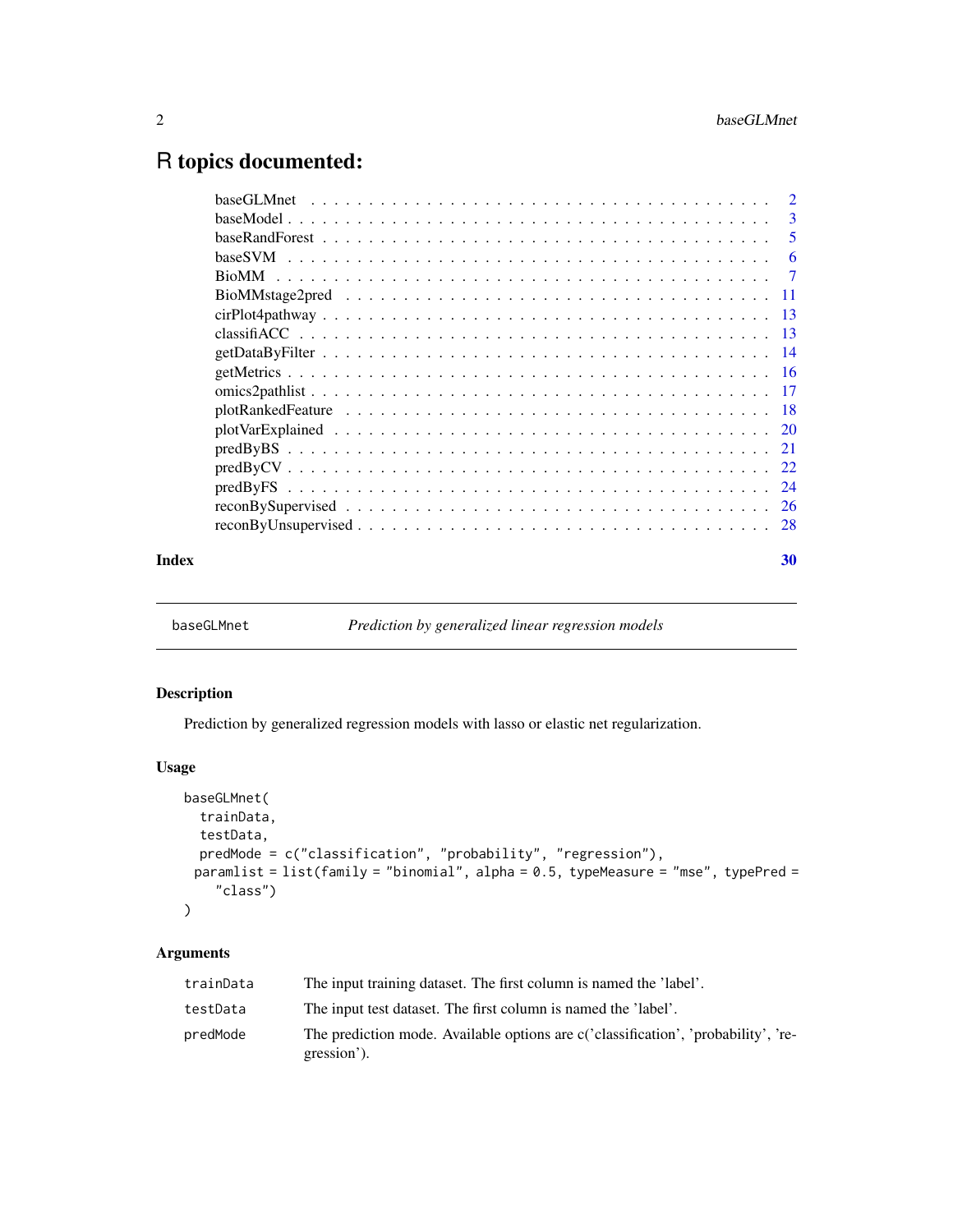<span id="page-2-0"></span>

| paramlist | A set of model parameters defined in an R list object. The valid option: list (family,<br>alpha, typeMeasure, typePred).                                                                                                                                                                |
|-----------|-----------------------------------------------------------------------------------------------------------------------------------------------------------------------------------------------------------------------------------------------------------------------------------------|
|           | 1. 'family': Response type: 'gaussian','binomial','poisson', 'multinomial','cox','mgaussian'.<br>(Default: 'binomial')                                                                                                                                                                  |
|           | 2. 'alpha': The elastic net mixing parameter, with $0 \leq$ =alpha $\leq$ = 1.                                                                                                                                                                                                          |
|           | 3. 'typeMeasure': error metrics for internal cross-validation. 'mse' uses squared<br>loss; 'deviance' uses actual deviance; 'mae' uses mean absolute error; 'class'<br>gives misclassification error; 'auc' (for two-class logistic regression ONLY)<br>gives area under the ROC curve. |
|           | 4. 'typePred': The type of prediction: 'response' and 'class'. (Default: 'class'<br>for binary classification)                                                                                                                                                                          |
|           |                                                                                                                                                                                                                                                                                         |

# Value

The predicted output for the test data.

#### Author(s)

Junfang Chen

#### Examples

```
## Load data
methylfile <- system.file('extdata', 'methylData.rds', package='BioMM')
methylData <- readRDS(methylfile)
dataY <- methylData[,1]
## select a subset of genome-wide methylation data at random
methylSub <- data.frame(label=dataY, methylData[,c(2:2001)])
trainIndex <- sample(nrow(methylSub), 16)
trainData = methylSub[trainIndex,]
testData = methylSub[-trainIndex,]
library(glmnet)
## classification
predY <- baseGLMnet(trainData, testData,
                    predMode='classification',
                    paramlist=list(family='binomial', alpha=0.5,
                                   typeMeasure='mse', typePred='class'))
testY <- testData[,1]
accuracy <- classifiACC(dataY=testY, predY=predY)
print(accuracy)
```
baseModel *Base supervised machine learning models for prediction*

#### Description

Prediction using different supervised machine learning models.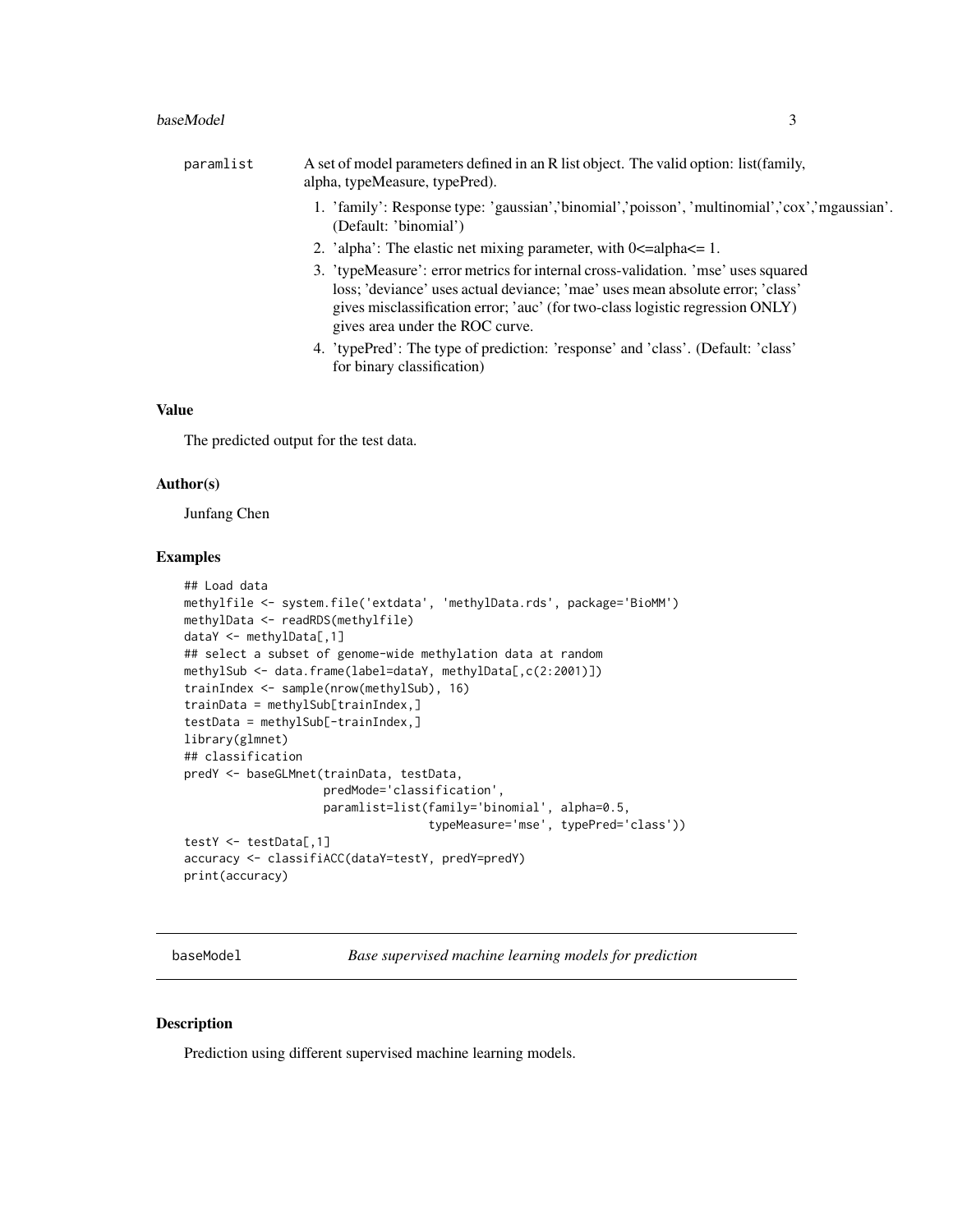#### Usage

```
baseModel(
  trainData,
  testData,
  classifier = c("randForest", "SVM", "glmnet"),
 predMode = c("classification", "probability", "regression"),
 paramlist
)
```
# Arguments

| trainData  | The input training dataset. The first column is the label or the output. For binary<br>classes, 0 and 1 are used to indicate the class member.      |
|------------|-----------------------------------------------------------------------------------------------------------------------------------------------------|
| testData   | The input test dataset. The first column is the label or the output. For binary<br>classes, 0 and 1 are used to indicate the class member.          |
| classifier | Machine learning classifiers. Available options are c('randForest', 'SVM', 'glm-<br>$net$ ).                                                        |
| predMode   | The prediction mode. Available options are c('classification', 'probability', 're-<br>gression'). 'probability' is currently only for 'randForest'. |
| paramlist  | A set of model parameters defined in an R list object. See more details for each<br>individual model.                                               |

#### Value

Based on a given machine learning, the predicted score/output will be estimated for the test data.

#### Author(s)

Junfang Chen

```
## Load data
methylfile <- system.file('extdata', 'methylData.rds', package='BioMM')
methylData <- readRDS(methylfile)
dataY <- methylData[,1]
## select a subset of genome-wide methylation data at random
methylSub <- data.frame(label=dataY, methylData[,c(2:2001)])
trainIndex <- sample(nrow(methylSub), 16)
trainData = methylSub[trainIndex,]
testData = methylSub[-trainIndex,]
library(ranger)
set.seed(123)
predY <- baseModel(trainData, testData,
                   classifier='randForest',
                   predMode='classification',
                   paramlist=list(ntree=300, nthreads=20))
print(table(predY))
testY <- testData[,1]
```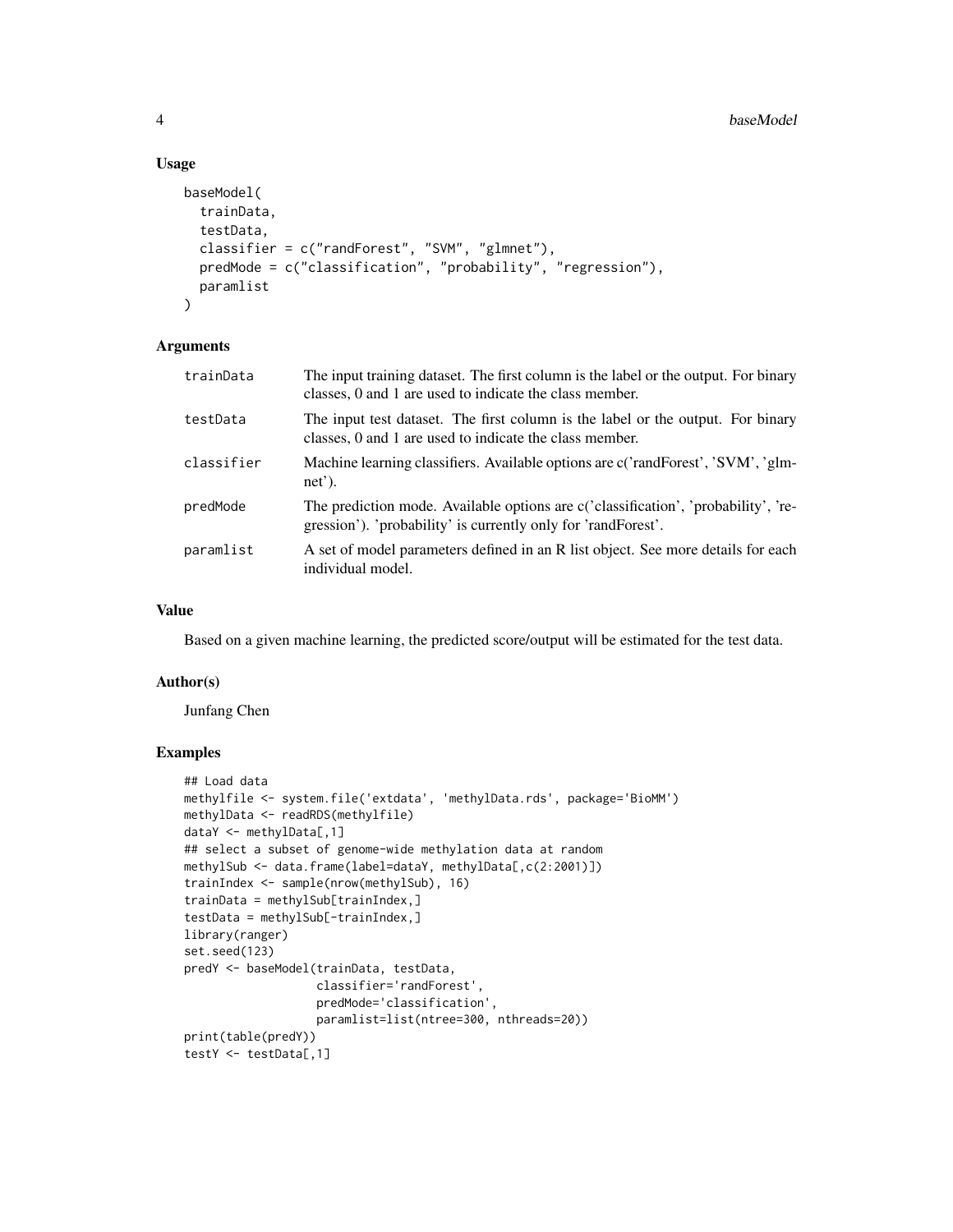# <span id="page-4-0"></span>baseRandForest 5

```
accuracy <- classifiACC(dataY=testY, predY=predY)
print(accuracy)
```
baseRandForest *Prediction by random forest*

# Description

Prediction by random forest with different settings: 'probability', 'classification' and 'regression'.

#### Usage

```
baseRandForest(
  trainData,
  testData,
 predMode = c("classification", "probability", "regression"),
 paramlist = list(ntree = 2000, nthreads = 20)
)
```
# Arguments

| trainData | The input training dataset. The first column is the label or the output. For binary<br>classes, 0 and 1 are used to indicate the class member.                                                                                               |  |
|-----------|----------------------------------------------------------------------------------------------------------------------------------------------------------------------------------------------------------------------------------------------|--|
| testData  | The input test dataset. The first column is the label or the output. For binary<br>classes, 0 and 1 are used to indicate the class member.                                                                                                   |  |
| predMode  | The prediction mode. Available options are c('probability', 'classification', 're-<br>gression').                                                                                                                                            |  |
| paramlist | A set of model parameters defined in an R list object. The valid option: list (ntree,<br>nthreads). 'ntree' is the number of trees used. The defaul is 2000. 'nthreads' is<br>the number of threads used for computation. The default is 20. |  |

#### Value

The predicted output for the test data.

## Author(s)

Junfang Chen

```
## Load data
methylfile <- system.file('extdata', 'methylData.rds', package='BioMM')
methylData <- readRDS(methylfile)
dataY <- methylData[,1]
## test a subset of genome-wide methylation data at random
methylSub <- data.frame(label=dataY, methylData[,c(2:2001)])
trainIndex <- sample(nrow(methylSub), 12)
```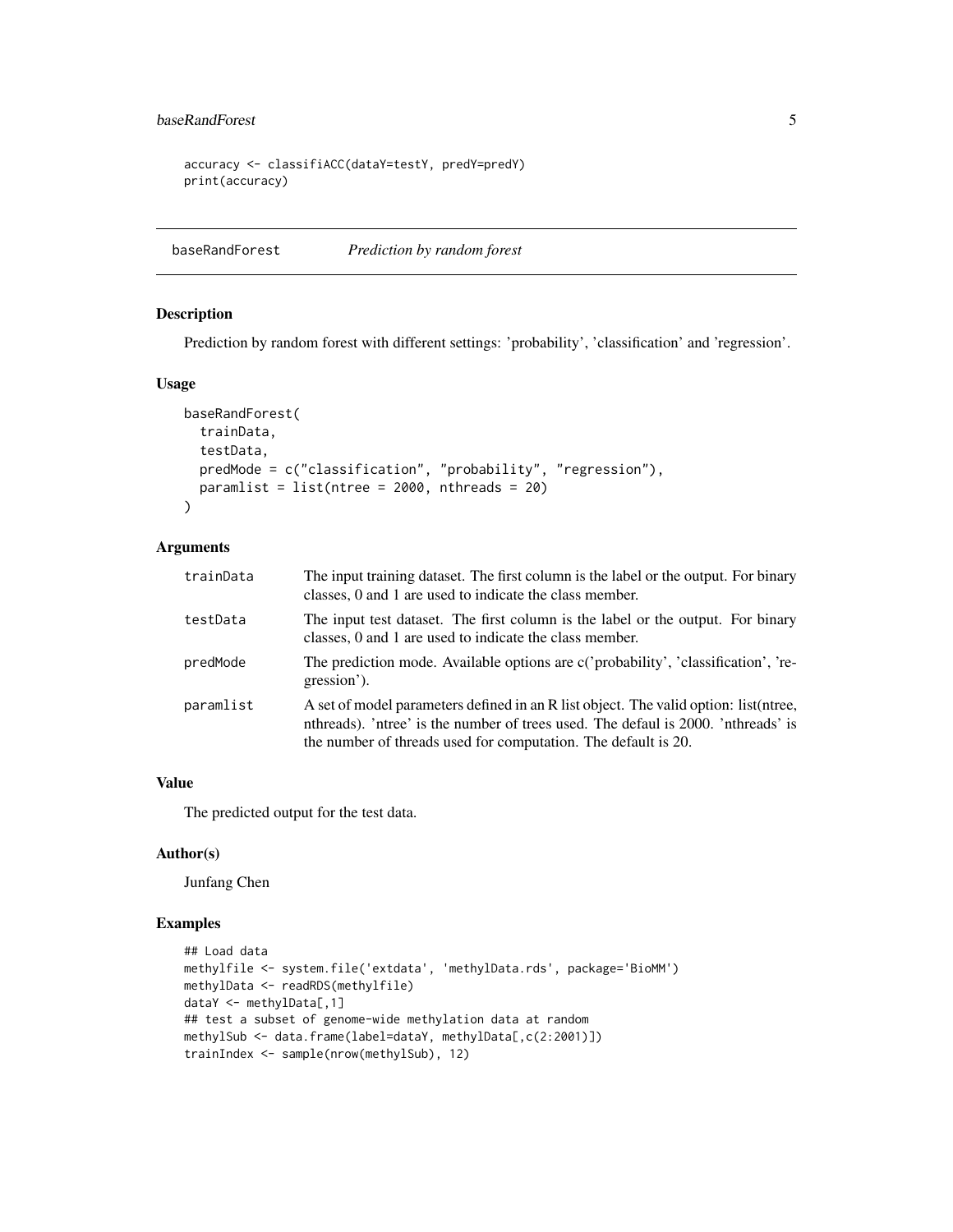```
trainData = methylSub[trainIndex,]
testData = methylSub[-trainIndex,]
library(ranger)
predY <- baseRandForest(trainData, testData,
                       predMode='classification',
                       paramlist=list(ntree=300, nthreads=20))
testY <- testData[,1]
accuracy <- classifiACC(dataY=testY, predY=predY)
print(accuracy)
```
baseSVM *Prediction by SVM*

# Description

Prediction by support vector machine (SVM) with two different settings: 'classification' and 'regression'.

#### Usage

```
baseSVM(
  trainData,
  testData,
 predMode = c("classification", "probability", "regression"),
 paramlist = list(tuneP = TRUE, kernel = "radial", gamma = 10^*(-3:-1), cost =
    10^(-2:2)\lambda
```

| trainData | The input training dataset. The first column is the label or the output. For binary<br>classes, 0 and 1 are used to indicate the class member. |  |
|-----------|------------------------------------------------------------------------------------------------------------------------------------------------|--|
| testData  | The input test dataset. The first column is the label or the output. For binary<br>classes, 0 and 1 are used to indicate the class member.     |  |
| predMode  | The prediction mode. Available options are c('classification', 'probability', 're-<br>gression').                                              |  |
| paramlist | A set of model parameters defined in an R list object. The valid option: list (kernel,<br>gamma, cost, tuneP).                                 |  |
|           | 1. 'tuneP': a logical value indicating if hyperparameter tuning should be con-<br>ducted or not. The default is FALSE.                         |  |
|           | 2. 'kernel': options are c('linear', 'polynomial', 'radial', 'sigmoid'). The de-<br>faut is 'radial'.                                          |  |
|           | 3. 'gamma': the parameter needed for all kernels except 'linear'. If tuneP is<br>TRUE, more than one value is suggested.                       |  |
|           | 4. 'cost': is the cost of constraints violation. If tuneP is TRUE, more than one<br>value is suggested.                                        |  |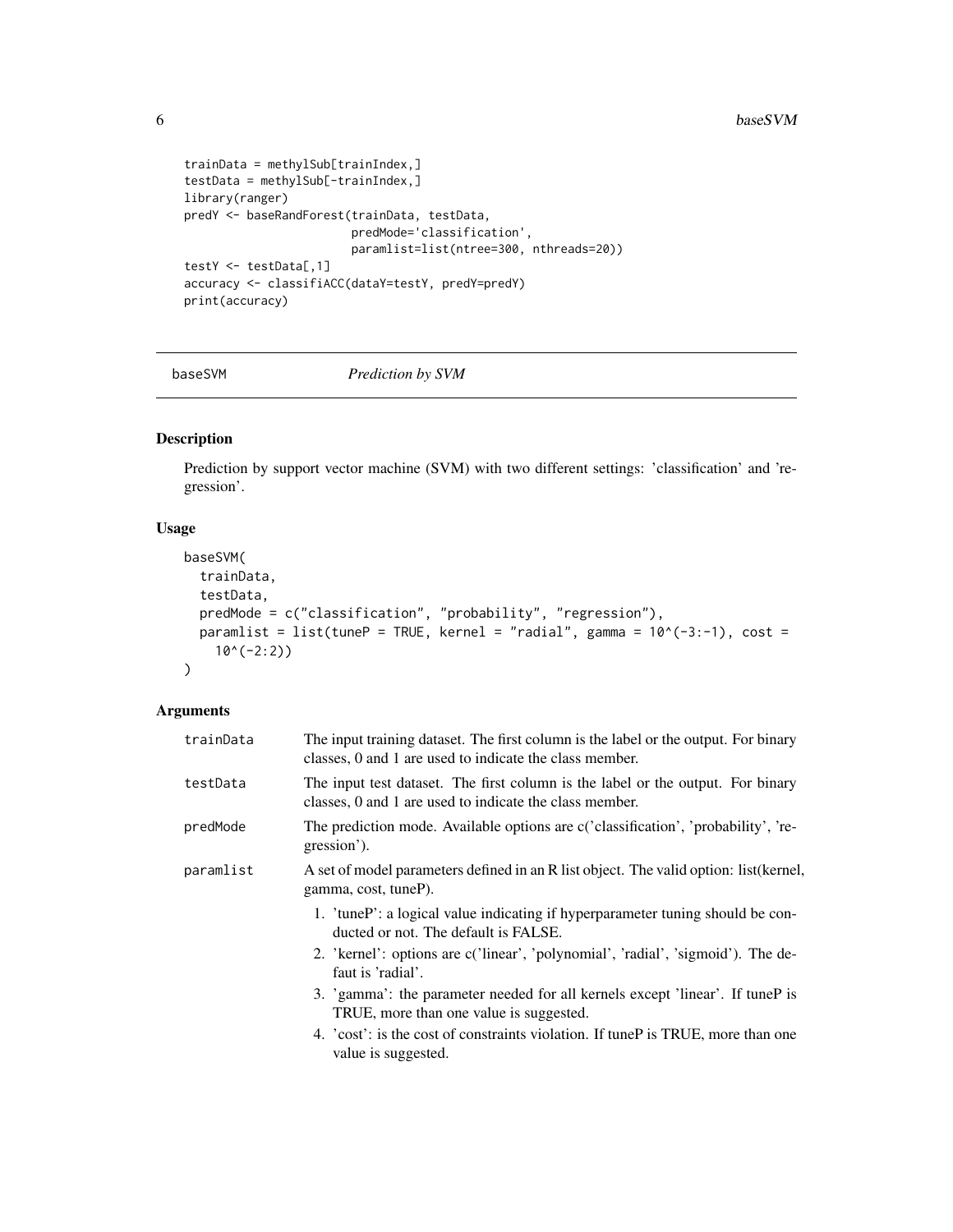#### <span id="page-6-0"></span>BioMM 7

# Details

Hyperparameter tuning is recommended in many biological data mining applications. The best parameters can be determined via an internal cross validation.

# Value

The predicted output for the test data.

#### Author(s)

Junfang Chen

#### See Also

[svm](#page-0-0)

# Examples

```
## Load data
methylfile <- system.file('extdata', 'methylData.rds', package='BioMM')
methylData <- readRDS(methylfile)
dataY <- methylData[,1]
## select a subset of genome-wide methylation data at random
methylSub <- data.frame(label=dataY, methylData[,c(2:2001)])
trainIndex <- sample(nrow(methylSub), 12)
trainData = methylSub[trainIndex,]
testData = methylSub[-trainIndex,]
library(e1071)
predY <- baseSVM(trainData, testData,
                 predMode='classification',
                 paramlist=list(tuneP=FALSE, kernel='radial',
                                gamma=10^(-3:-1), cost=10^(-3:1)))
testY <- testData[,1]
accuracy <- classifiACC(dataY=testY, predY=predY)
print(accuracy)
```
BioMM *BioMM end-to-end prediction*

#### Description

The BioMM framework uses two-stage machine learning models that can allow us to integrate prior biological knowledge for end-to-end phenotype prediction.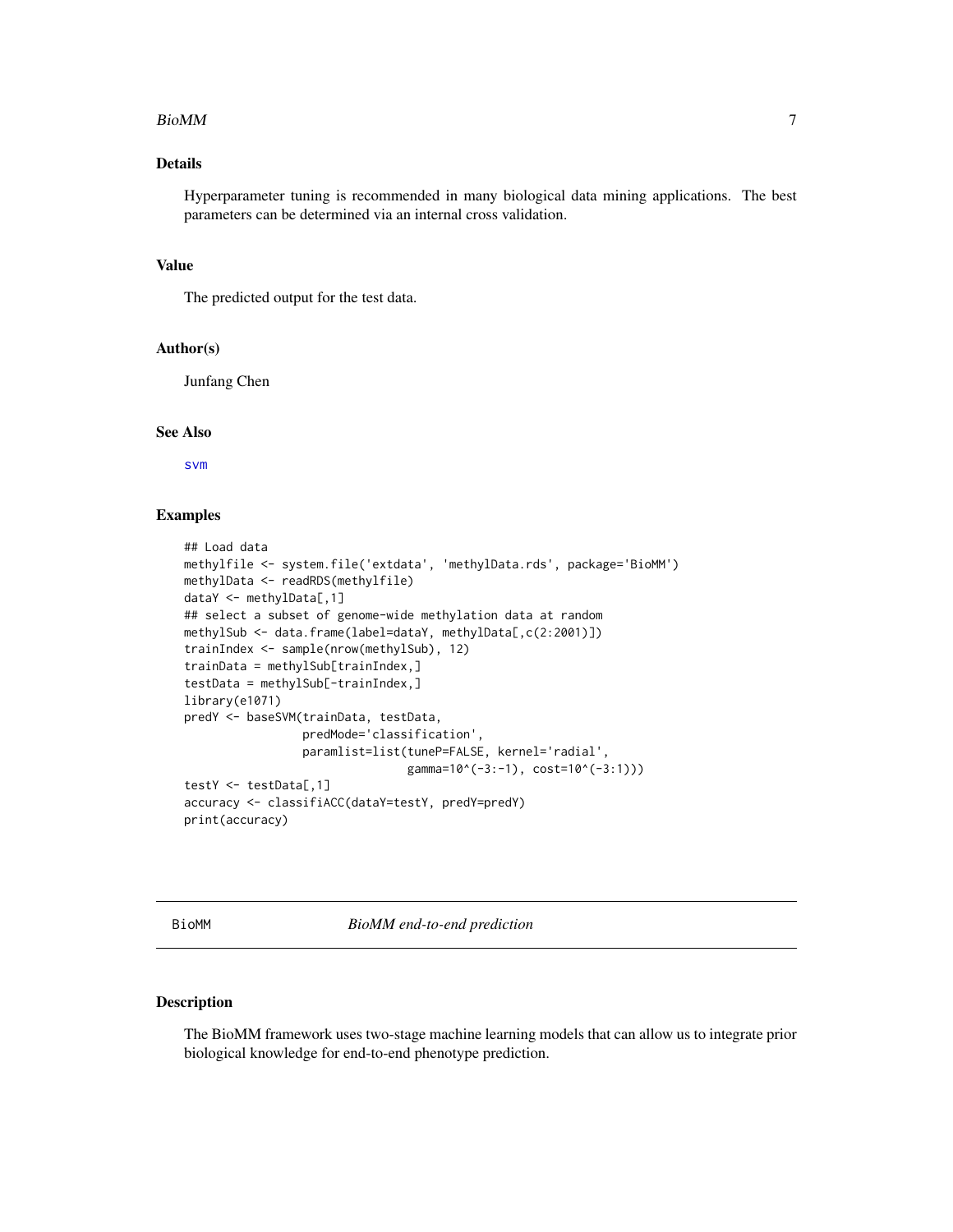8 BioMM and the state of the state of the state of the state of the state of the state of the state of the state of the state of the state of the state of the state of the state of the state of the state of the state of th

# Usage

```
BioMM(
  trainData,
  testData,
 pathlistDB,
  featureAnno,
  restrictUp,
  restrictDown,
 minPathSize,
  supervisedStage1 = TRUE,
  typePCA,
  resample1 = "BS",
  resample2 = "CV",dataMode = "allTrain",
  repeatA1 = 100,repeatA2 = 1,repeatB1 = 20,
  repeatB2 = 1,
  nfolds = 10,
  FSmethod1,
 FSmethod2,
  cutP1,
  cutP2,
  fdr2,
  FScore = MulticoreParam(),
  classifier,
 predMode,
 paramlist,
  innerCore = MulticoreParam()
)
```

| trainData    | The input training dataset. The first column is the label or the output. For binary<br>classes, 0 and 1 are used to indicate the class member.                                                                       |
|--------------|----------------------------------------------------------------------------------------------------------------------------------------------------------------------------------------------------------------------|
| testData     | The input test dataset. The first column is the label or the output. For binary<br>classes, 0 and 1 are used to indicate the class member.                                                                           |
| pathlistDB   | A list of pathways with pathway IDs and their corresponding genes ('entrezID'<br>is used). This is only used for pathway-based stratification (only stratify is<br>'pathway').                                       |
| featureAnno  | The annotation data stored in a data.frame for probe mapping. It must have at<br>least two columns named 'ID' and 'entrezID'. If it's NULL, then the input probe<br>is from the transcriptomic data. (Default: NULL) |
| restrictUp   | The upper-bound of the number of probes or genes in each biological stratified<br>block.                                                                                                                             |
| restrictDown | The lower-bound of the number of probes or genes in each biological stratified<br>block.                                                                                                                             |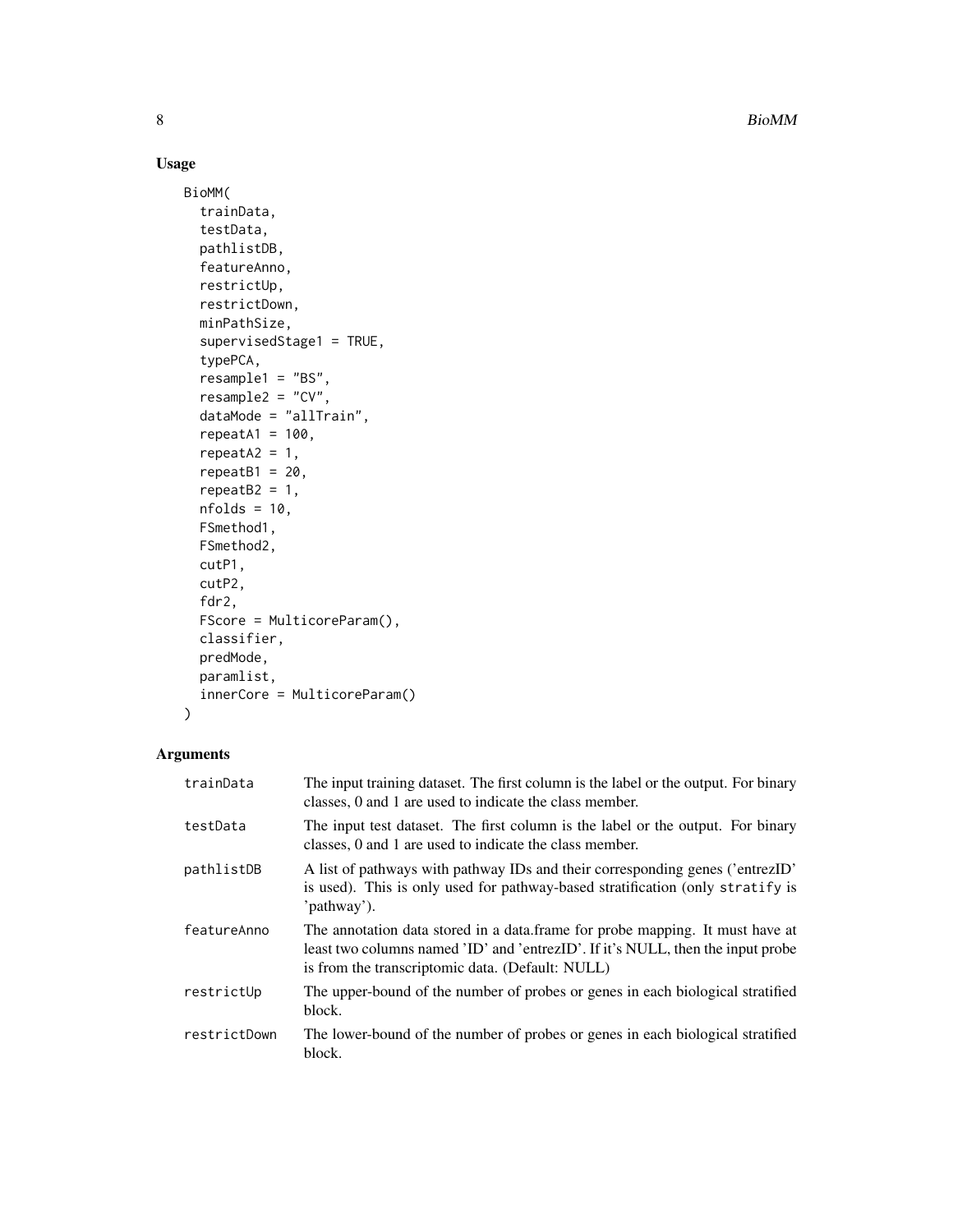#### <span id="page-8-0"></span>BioMM 9

| minPathSize      | The minimal defined pathway size after mapping your own data to GO database.<br>This is only used for pathway-based stratification (only stratify is 'pathway').                                                                                                      |  |
|------------------|-----------------------------------------------------------------------------------------------------------------------------------------------------------------------------------------------------------------------------------------------------------------------|--|
| supervisedStage1 |                                                                                                                                                                                                                                                                       |  |
|                  | A logical value. If TRUE, then supervised learning models are applied; if<br>FALSE, unsupervised learning.                                                                                                                                                            |  |
| typePCA          | the type of PCA. Available options are c('regular', 'sparse').                                                                                                                                                                                                        |  |
| resample1        | The resampling methods at stage-1. Valid options are 'CV' and 'BS'. 'CV' for<br>cross validation and 'BS' for bootstrapping resampling. The default is 'BS'.                                                                                                          |  |
| resample2        | The resampling methods at stage-2. Valid options are 'CV' and 'BS'. 'CV' for<br>cross validation and 'BS' for bootstrapping resampling. The default is 'CV'.                                                                                                          |  |
| dataMode         | The input training data mode for model training. It is used only if 'testData'<br>is present. It can be a subset of the whole training data or the entire training<br>data. 'subTrain' is the given for subsetting and 'allTrain' for the entire training<br>dataset. |  |
| repeatA1         | The number of repeats N is used during resampling procedure. Repeated cross<br>validation or multiple boostrapping is performed if $N \ge 2$ . One can choose 10<br>repeats for 'CV' and 100 repeats for 'BS'.                                                        |  |
| repeatA2         | The number of repeats N is used during resampling prediction. The default is 1<br>for 'CV'.                                                                                                                                                                           |  |
| repeatB1         | The number of repeats N is used for generating stage-2 test data prediction<br>scores. The default is 20.                                                                                                                                                             |  |
| repeatB2         | The number of repeats N is used for test data prediction. The default is 1.                                                                                                                                                                                           |  |
| nfolds           | The number of folds is defined for cross validation. The default is 10.                                                                                                                                                                                               |  |
| FSmethod1        | Feature selection methods at stage-1. Available options are c(NULL, 'positive',<br>'wilcox.test', 'cor.test', 'chisq.test', 'posWilcox').                                                                                                                             |  |
| FSmethod2        | Feature selection methods at stage-2. Features that are positively associated with<br>the outcome will be used.                                                                                                                                                       |  |
| cutP1            | The cutoff used for p value thresholding at stage-1. Commonly used cutoffs are<br>$c(0.5, 0.1, 0.05, 0.01, etc)$ . If "FSmethod1" is NULL, Then no cutoff is applied.                                                                                                 |  |
| cutP2            | The cutoff used for p value thresholding at stage-2. Commonly used cutoffs are<br>$c(0.5, 0.1, 0.05, 0.01, etc)$ . If "FSmethod2" is NULL, Then no cutoff is applied.                                                                                                 |  |
| fdr2             | Multiple testing correction method at stage-2. Available options are c(NULL,<br>'fdr', 'BH', 'holm', etc). See also p. adjust. The default is NULL. This option<br>is useful particularly when large sets of pathways are investigated.                               |  |
| FScore           | The number of cores used for feature selection.                                                                                                                                                                                                                       |  |
| classifier       | Machine learning classifiers at both stages. Available options are c('randForest',<br>'SVM', 'glmnet').                                                                                                                                                               |  |
| predMode         | The prediction mode at both stages. Available options are c('probability', 'clas-<br>sification', 'regression').                                                                                                                                                      |  |
| paramlist        | A list of model parameters at both stages. The set of parameters are different for<br>each classifier. Please see the detailed parameters are implemented for each in-<br>dividual classifier, e.g., 'baseRandForest()', 'baseSVM()', and 'baseGLMnet()'.             |  |
| innerCore        | The number of cores used for computation. It needs to be reconciled with "FS-<br>core" depending on the number of cores available.                                                                                                                                    |  |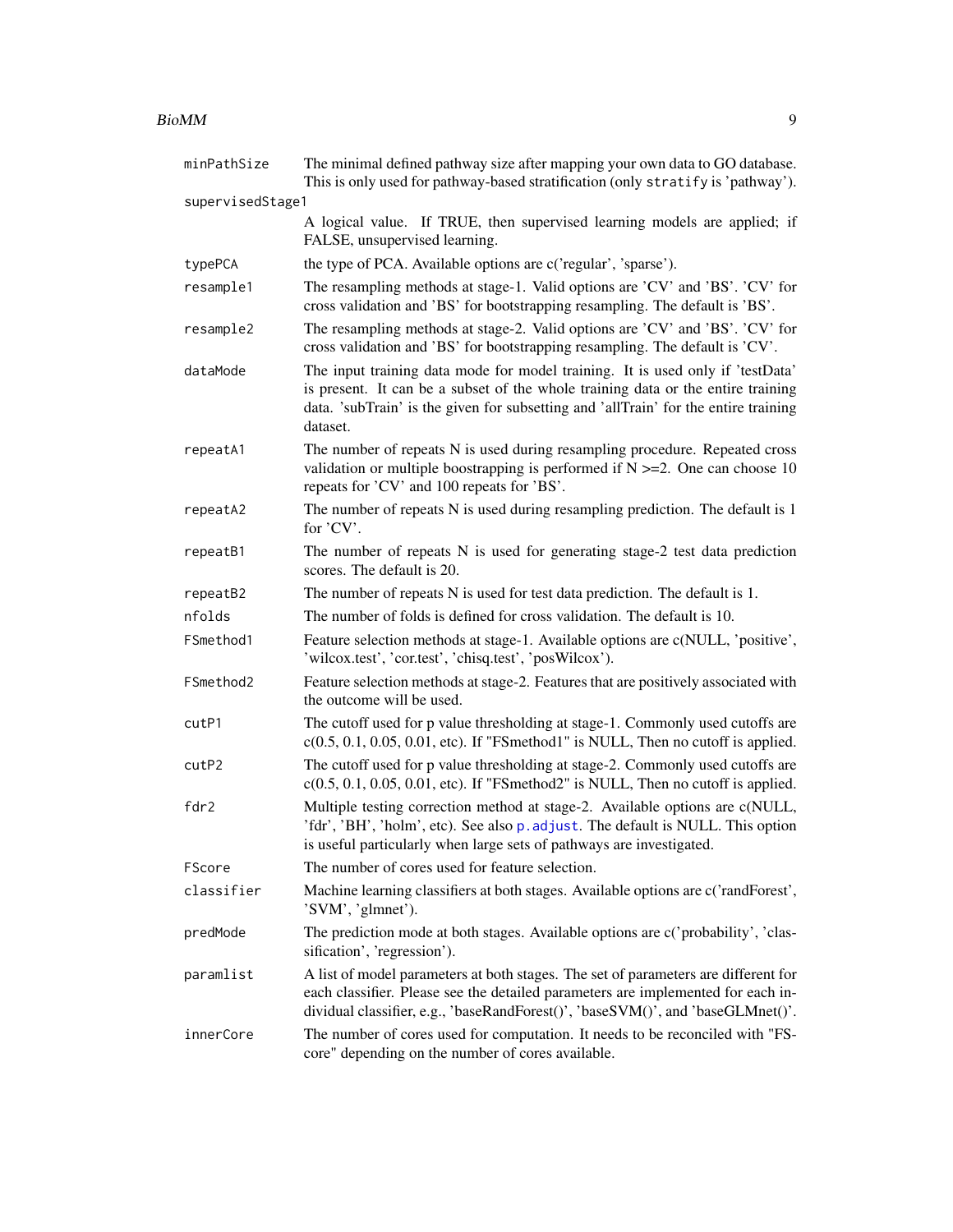#### <span id="page-9-0"></span>Details

Stage-2 training data can be learned either using bootstrapping or cross validation resampling methods in the supervised learning settting. Stage-2 test data is learned via independent test set prediction.

#### Value

The CV or BS predicted score for the training data and test set predicted score if testData is given.

# References

Chen, J., & Schwarz, E. (2017). BioMM: Biologically-informed Multi-stage Machine learning for identification of epigenetic fingerprints. arXiv preprint arXiv:1712.00336.

Perlich, C., & Swirszcz, G. (2011). On cross-validation and stacking: Building seemingly predictive models on random data. ACM SIGKDD Explorations Newsletter, 12(2), 11-15.

#### See Also

[reconBySupervised](#page-25-1); [reconByUnsupervised](#page-27-1); [BioMMstage2pred](#page-10-1)

```
## Load data
methylfile <- system.file('extdata', 'methylData.rds', package='BioMM')
methylData <- readRDS(methylfile)
testData <- NULL
## Annotation file
probeAnnoFile <- system.file('extdata', 'cpgAnno.rds', package='BioMM')
probeAnno <- readRDS(file=probeAnnoFile)
golist <- readRDS(system.file("extdata", "goDB.rds", package="BioMM"))
pathlistDB <- golist[1:100]
supervisedStage1=TRUE
classifier <- 'randForest'
predMode <- 'classification'
paramlist <- list(ntree=300, nthreads=30)
library(BiocParallel)
library(ranger)
param1 <- MulticoreParam(workers = 2)
param2 <- MulticoreParam(workers = 20)
## Not Run
## result <- BioMM(trainData=methylData, testData=NULL,
## pathlistDB, featureAnno=probeAnno,
## restrictUp=200, restrictDown=10, minPathSize=10,
## supervisedStage1, typePCA='regular',
## resample1='BS', resample2='CV', dataMode="allTrain",
## repeatA1=20, repeatA2=1, repeatB1=20, repeatB2=1,
## nfolds=10, FSmethod1=NULL, FSmethod2=NULL,
## cutP1=0.1, cutP2=0.1, fdr2=NULL, FScore=param1,
## classifier, predMode, paramlist, innerCore=param2)
## if (is.null(testData)) {
## predY <- result
```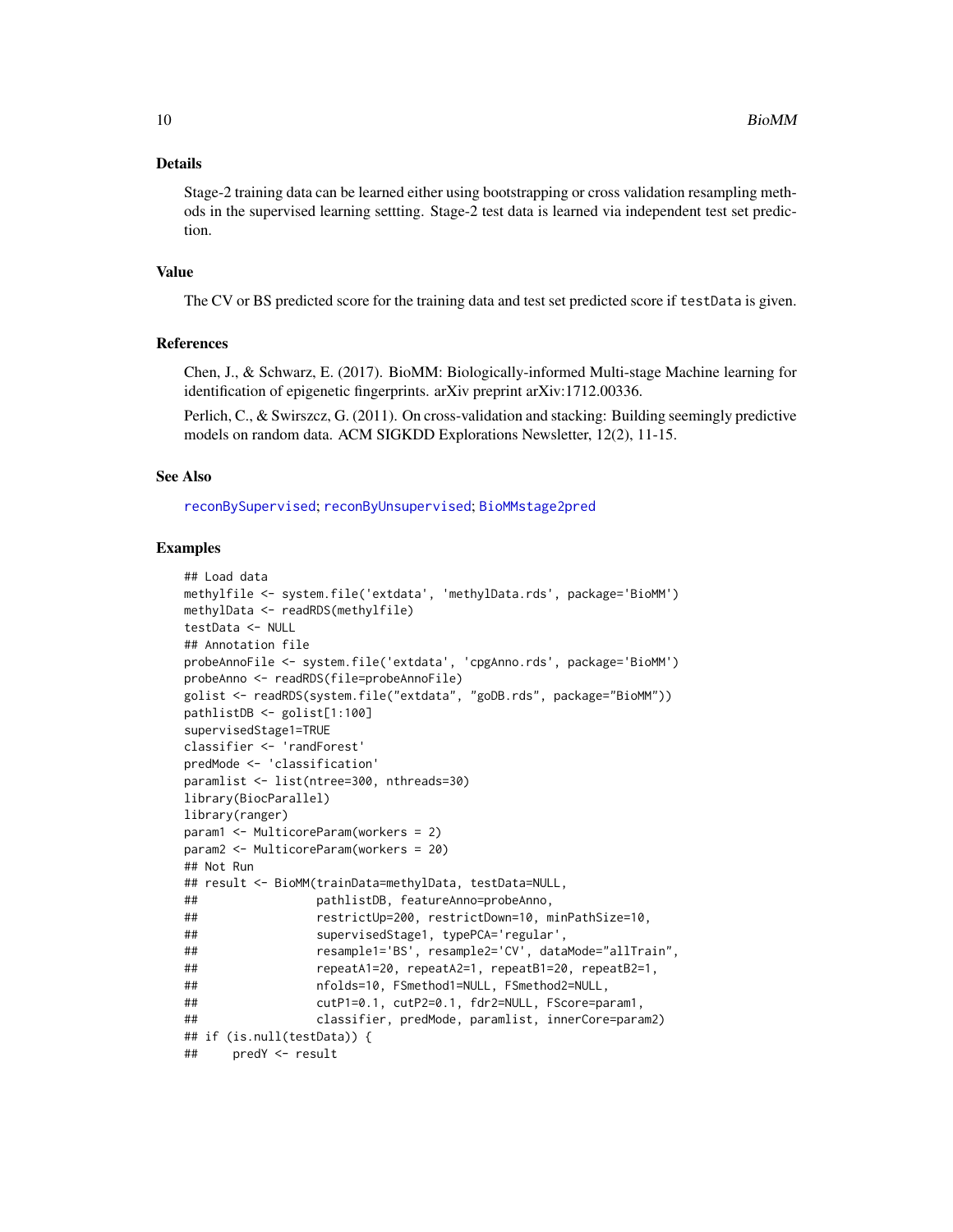# <span id="page-10-0"></span>BioMMstage2pred 11

```
## trainDataY <- methylData[,1]
## metricCV <- getMetrics(dataY = trainDataY, predY)
## message("Cross-validation prediction performance:")
## print(metricCV)
## } else if (!is.null(testData)){
## trainDataY <- methylData[,1]
## testDataY <- testData[,1]
## cvYscore <- result[[1]]
## testYscore <- result[[2]]
## metricCV <- getMetrics(dataY = trainDataY, cvYscore)
## metricTest <- getMetrics(dataY = testDataY, testYscore)
## message("Cross-validation performance:")
## print(metricCV)
## message("Test set prediction performance:")
## print(metricTest)
## }
```
<span id="page-10-1"></span>

| BioMMstage2pred | Prediction performance for stage-2 data using supervised machine |  |
|-----------------|------------------------------------------------------------------|--|
|                 | learning                                                         |  |

### Description

Prediction performance for reconstructed stage-2 data using supervised machine learning with feature selection methods.

#### Usage

```
BioMMstage2pred(
  trainData,
  testData,
  resample = "CV",
  dataMode,
  repeatA = 1,
  repeatB = 1,
  nfolds,
  FSmethod,
  cutP,
  fdr,
  FScore = MulticoreParam(),
  classifier,
  predMode,
 paramlist,
  innerCore = MulticoreParam()
)
```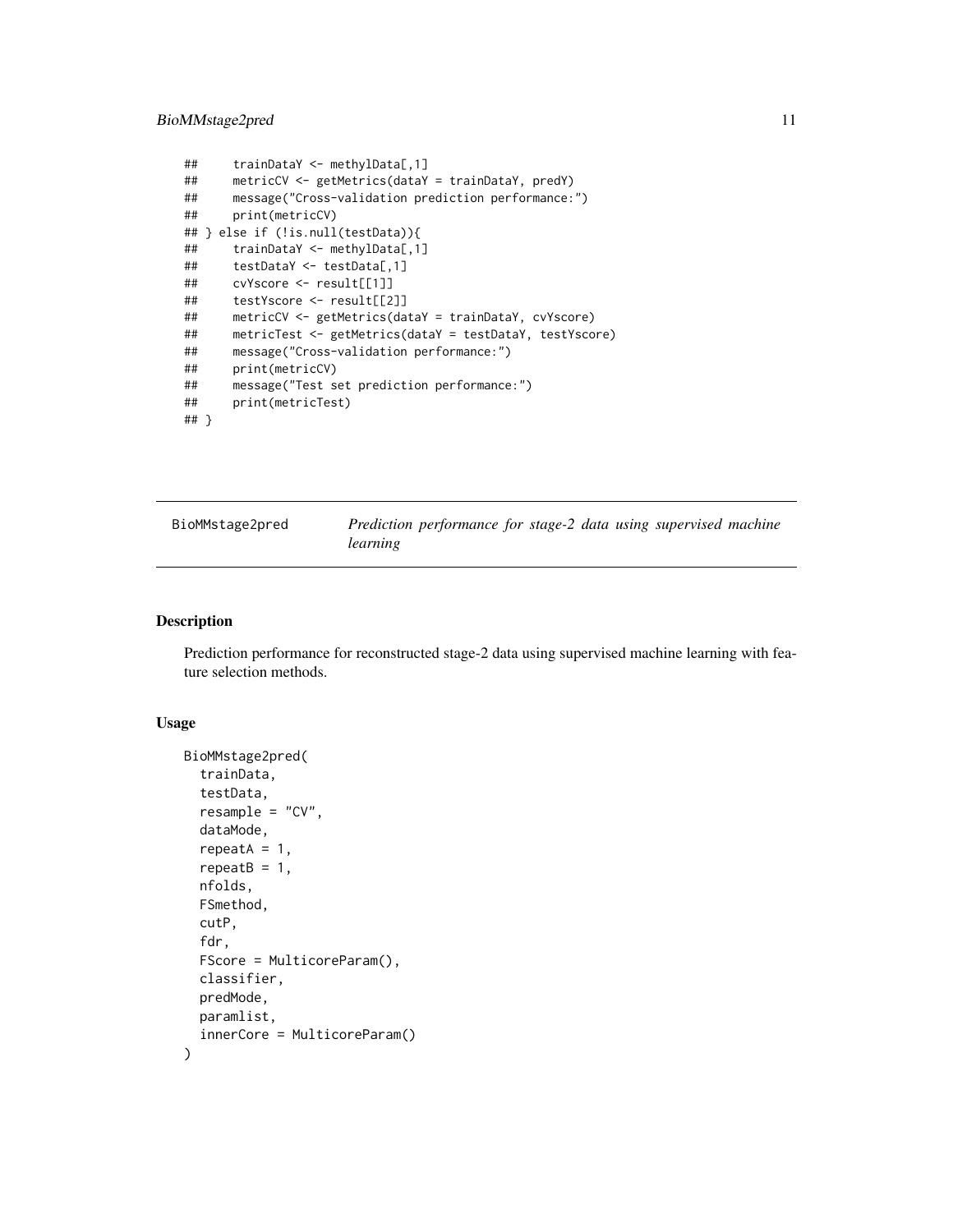# <span id="page-11-0"></span>Arguments

| trainData  | The input training dataset (stage-2 data). The first column is the label or the<br>output. For binary classes, 0 and 1 are used to indicate the class member. |  |
|------------|---------------------------------------------------------------------------------------------------------------------------------------------------------------|--|
| testData   | The input test dataset (stage-2 data). The first column is the label or the output.<br>For binary classes, 0 and 1 are used to indicate the class member.     |  |
| resample   | The resampling methods. Valid options are 'CV' and 'BS'. 'CV' for cross vali-<br>dation and 'BS' for bootstrapping resampling. The default is 'CV'.           |  |
| dataMode   | The mode of data used. 'subTrain' or 'allTrain'.                                                                                                              |  |
| repeatA    | The number of repeats N is used during resampling prediction. The default is 1.                                                                               |  |
| repeatB    | The number of repeats N is used for test data prediction. The default is 1.                                                                                   |  |
| nfolds     | The number of folds is defined for cross validation.                                                                                                          |  |
| FSmethod   | Feature selection methods. Available options are c(NULL, 'positive', 'wilcox.test',<br>'cor.test', 'chisq.test', 'posWilcox', or 'top10pCor').                |  |
| cutP       | The cutoff used for p value thresholding. Commonly used cutoffs are $c(0.5, 0.1, 0.5)$<br>0.05, 0.01, etc). The default is 0.05.                              |  |
| fdr        | Multiple testing correction method. Available options are c(NULL, 'fdr', 'BH',<br>'holm', etc). See also p. adjust. The default is NULL.                      |  |
| FScore     | The number of cores used for feature selection if parallel computing needed.                                                                                  |  |
| classifier | Machine learning classifiers.                                                                                                                                 |  |
| predMode   | The prediction mode. Available options are c('probability', 'classification', 're-<br>gression').                                                             |  |
| paramlist  | A set of model parameters defined in an R list object.                                                                                                        |  |
| innerCore  | The number of cores used for computation.                                                                                                                     |  |

# Details

Stage-2 prediction is performed typically using positively correlated features. Since negative associations likely reflect random effects in the underlying data

# Value

The CV or BS predicted score for stage-2 training data and test set predicted score for stage-2 test data if the test set is given.

# Author(s)

Junfang Chen

# References

Perlich, C., & Swirszcz, G. (2011). On cross-validation and stacking: Building seemingly predictive models on random data. ACM SIGKDD Explorations Newsletter, 12(2), 11-15.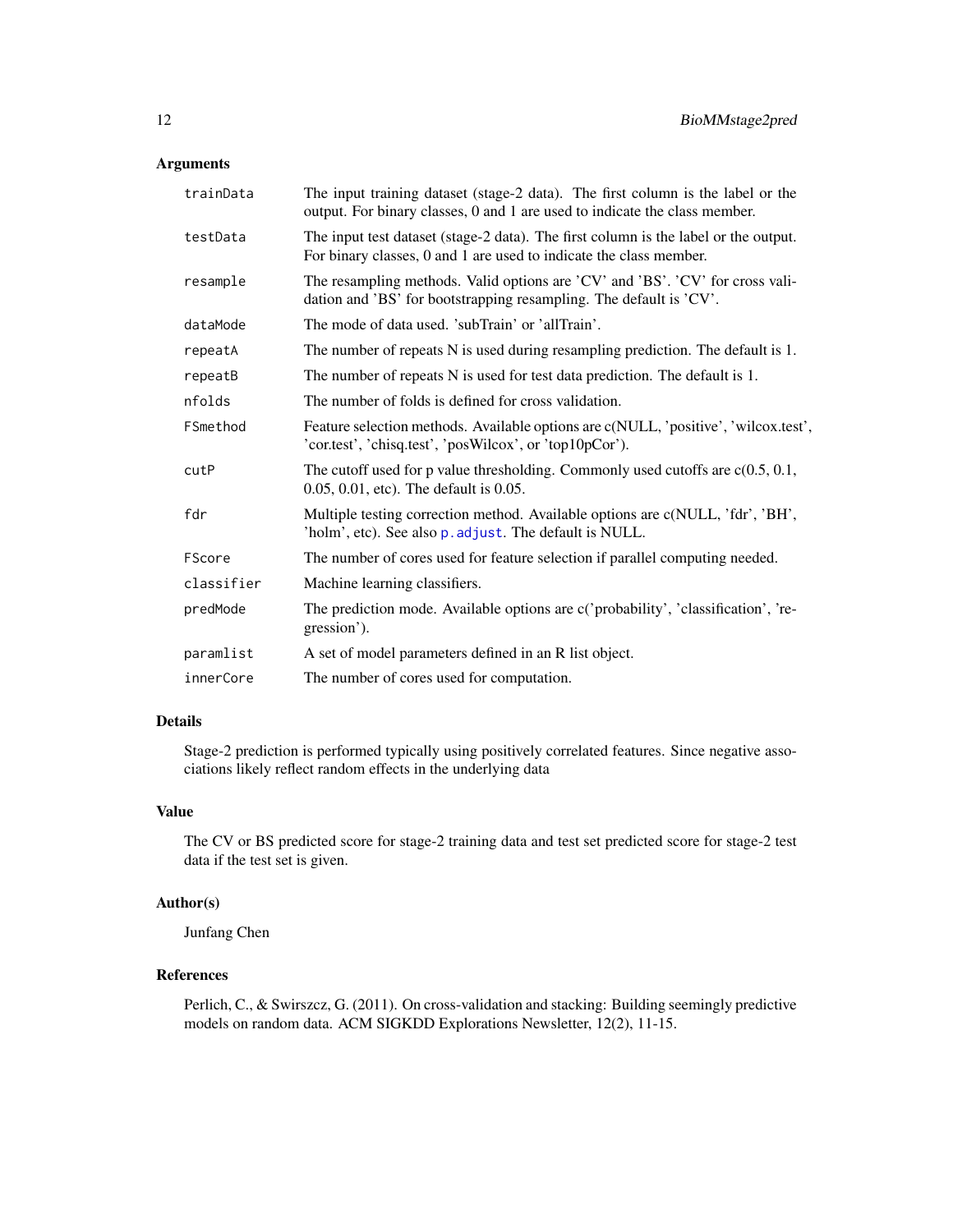<span id="page-12-0"></span>cirPlot4pathway *Circular plot for a set of pathways*

# Description

The individual CpGs or genes within a given set of pathways are displayed as the dots in the resulting plot. The significance of the CpGs or genes are illustrated by the negative log P value.

#### Usage

```
cirPlot4pathway(datalist, topPathID, core = MulticoreParam(), fileName = NULL)
```
#### Arguments

| datalist  | The input data list containing ordered collections of matrices.                    |
|-----------|------------------------------------------------------------------------------------|
| topPathID | A predefined pathway IDs.                                                          |
| core      | The number of cores used for computation. (Default: 10)                            |
| fileName  | Add a character to the output file name. (Default: 'Circular-Manhattan.pval.jpeg') |

#### Details

Top 10 or 20 pathways are usually suggested to be visualized. The significant features (if any) are highlighted using filled diamond. The significance line is set as 0.05 marked as dashed red line.

# Value

An output image file.

#### See Also

[omics2pathlist](#page-16-1).

classifiACC *Compute the classification accuracy*

# Description

Compute the classification accuracy for the binary classification problem.

#### Usage

classifiACC(dataY, predY)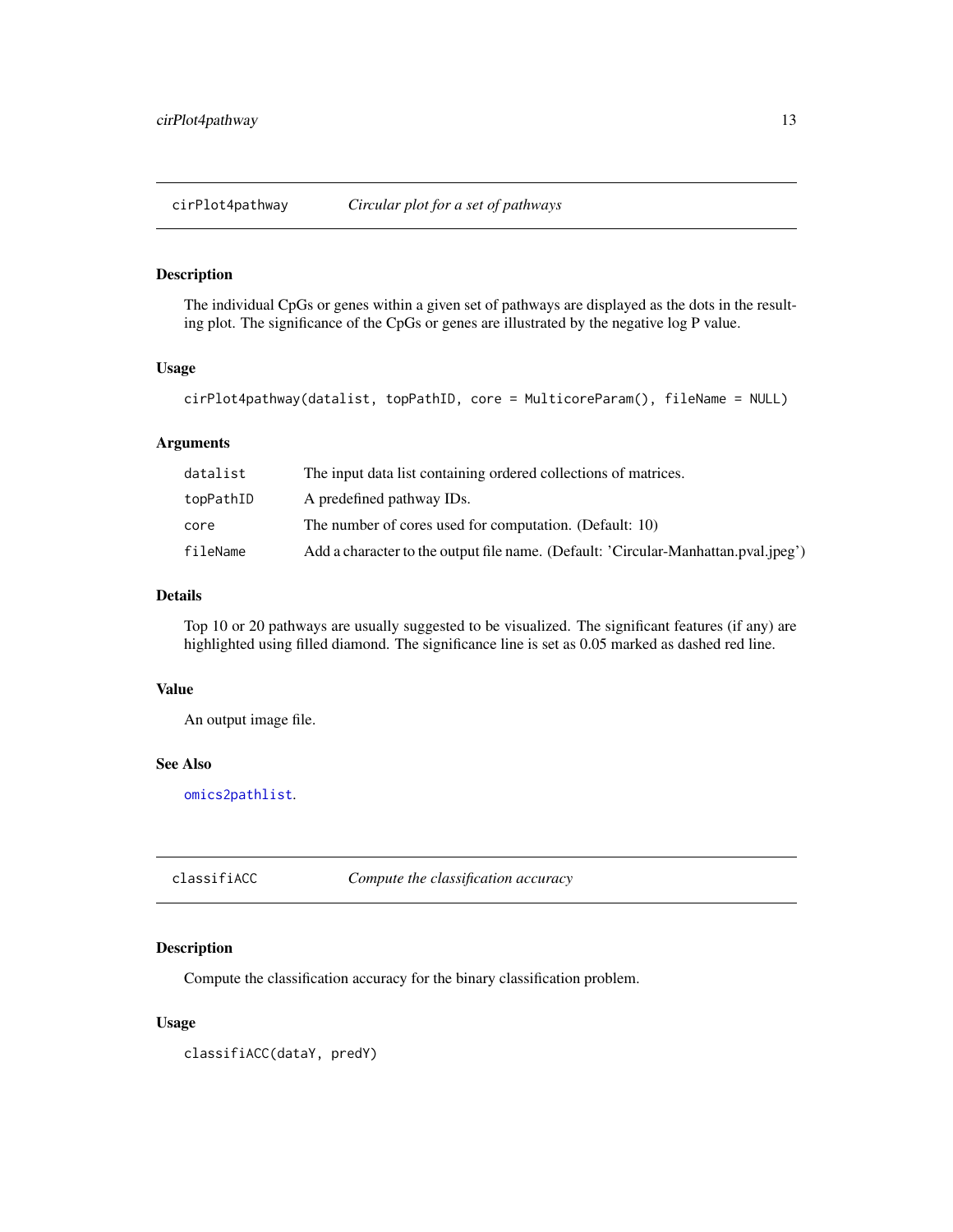#### <span id="page-13-0"></span>Arguments

| dataY | The observed outcome.  |
|-------|------------------------|
| predY | The predicted outcome. |

# Value

The classification accuracy in terms of percentage.

#### Author(s)

Junfang Chen

#### Examples

```
## Load data
methylfile <- system.file('extdata', 'methylData.rds', package='BioMM')
methylData <- readRDS(methylfile)
dataY <- methylData[,1]
methylSub <- data.frame(label=dataY, methylData[,c(2:1001)])
library(ranger)
library(BiocParallel)
param1 <- MulticoreParam(workers = 1)
param2 <- MulticoreParam(workers = 10)
predY <- predByCV(methylSub, repeats=1, nfolds=10,
                  FSmethod=NULL, cutP=0.1,
                  fdr=NULL, FScore=param1,
                  classifier='randForest',
                  predMode='classification',
                  paramlist=list(ntree=300, nthreads=1),
                  innerCore=param2)
accuracy <- classifiACC(dataY=dataY, predY=predY)
print(accuracy)
```
<span id="page-13-1"></span>getDataByFilter *Return the data by feature filtering*

#### Description

Identify and select a subset of outcome-associated or predictive features in the training data based on filtering methods. Return the same set of selected features for the test data if it is available.

# Usage

```
getDataByFilter(
  trainData,
  testData,
  FSmethod,
  cutP = 0.1,
```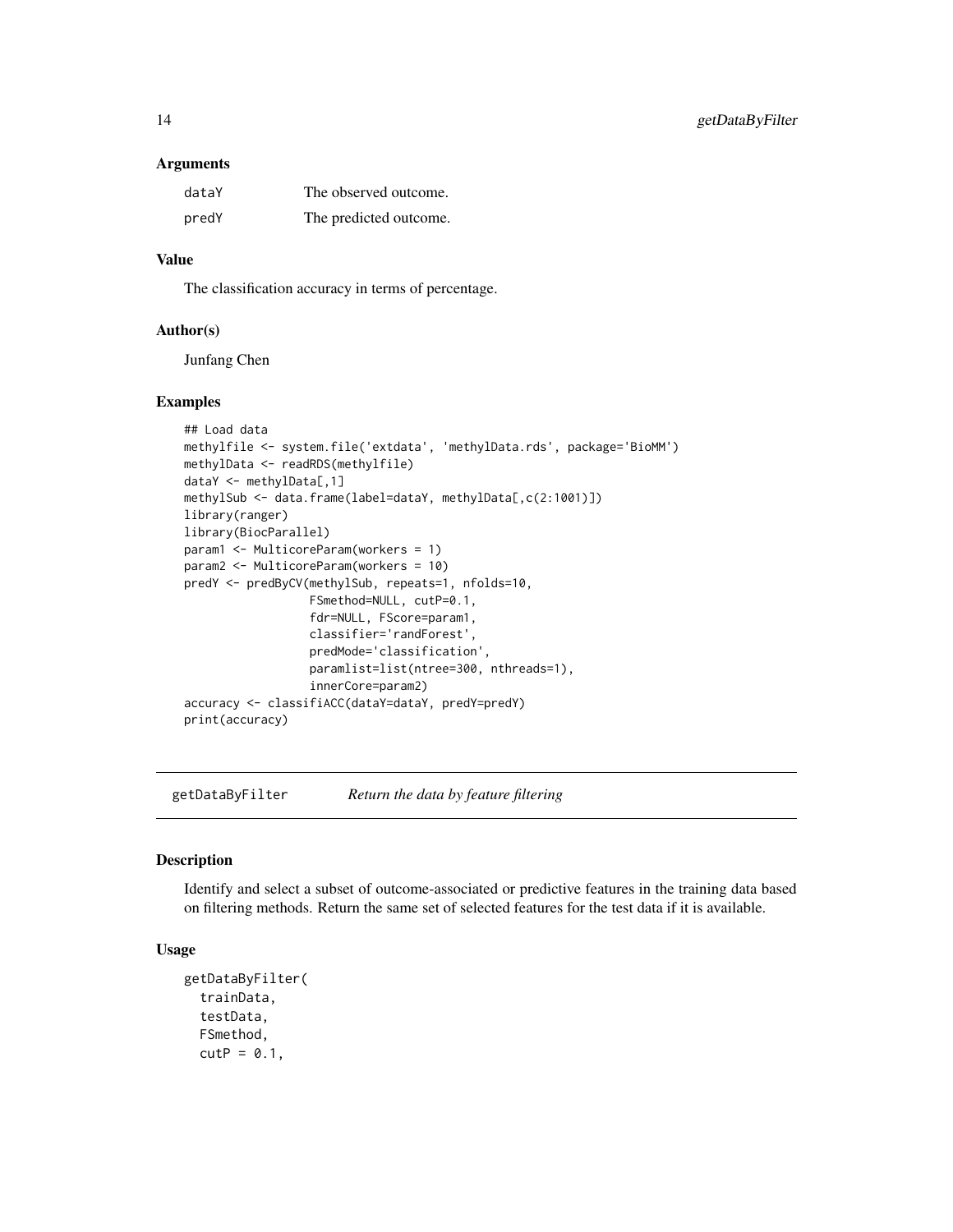# <span id="page-14-0"></span>getDataByFilter 15

```
fdr = NULL,FScore = MulticoreParam()
)
```
#### Arguments

| trainData | The input training dataset. The first column is the label.                                                                                                                                                                                                                                                                                                                                                                                                                                                                                     |
|-----------|------------------------------------------------------------------------------------------------------------------------------------------------------------------------------------------------------------------------------------------------------------------------------------------------------------------------------------------------------------------------------------------------------------------------------------------------------------------------------------------------------------------------------------------------|
| testData  | The input test dataset. The first column is the label.                                                                                                                                                                                                                                                                                                                                                                                                                                                                                         |
| FSmethod  | Feature selection methods. Available options are c(NULL, 'positive', 'wilcox.test',<br>'cortest', 'chisq.test', 'posWilcox', or 'top10pCor'). 'positive' is the positively<br>outcome-associated features using the Pearson correlation method. 'posWilcox'<br>is the positively outcome-associated features using Pearson correlation method<br>together with 'wilcox.text' method. 'top10pCor' is the top 10 outcome-associated<br>features. This is helpful when no features can be picked during stringent feature<br>selection procedure. |
| cutP      | The cutoff used for p value thresholding. It can be any value between 0 and 1.<br>Commonly used cutoffs are $c(0.5, 0.1, 0.05, 0.01,$ etc.). The default is 0.1.                                                                                                                                                                                                                                                                                                                                                                               |
| fdr       | Multiple testing correction method. Available options are c(NULL, 'fdr', 'BH',<br>'holm' etc). See also p. adjust. The default is NULL.                                                                                                                                                                                                                                                                                                                                                                                                        |
| FScore    | The number of cores used for some feature selection methods. If it's NULL,<br>then no parallel computing is applied.                                                                                                                                                                                                                                                                                                                                                                                                                           |

#### Details

Parallel computing is helpful if your input data is high dimensional. For 'cutP', a soft thresholding of 0.1 may be favorable than more stringent p value cutoff because the features with small effect size can be taken into consideration for downstream analysis. However, for high dimensional (e.g. p > 10,000) data, many false positive features may exist, thus, rigorous p value thresholding should be applied. The choice of feature selection method depends on the characteristics of the input data.

# Value

Both training and test data (if provided) with pre-selected features are returned if feature selection method is applied. If no feature can be selected during feature selection procedure, then the output is NULL.

#### Author(s)

Junfang Chen

```
## Load data
methylfile <- system.file('extdata', 'methylData.rds', package='BioMM')
methylData <- readRDS(methylfile)
trainIndex <- sample(nrow(methylData), 20)
trainData = methylData[trainIndex,]
testData = methylData[-trainIndex,]
## Feature selection
```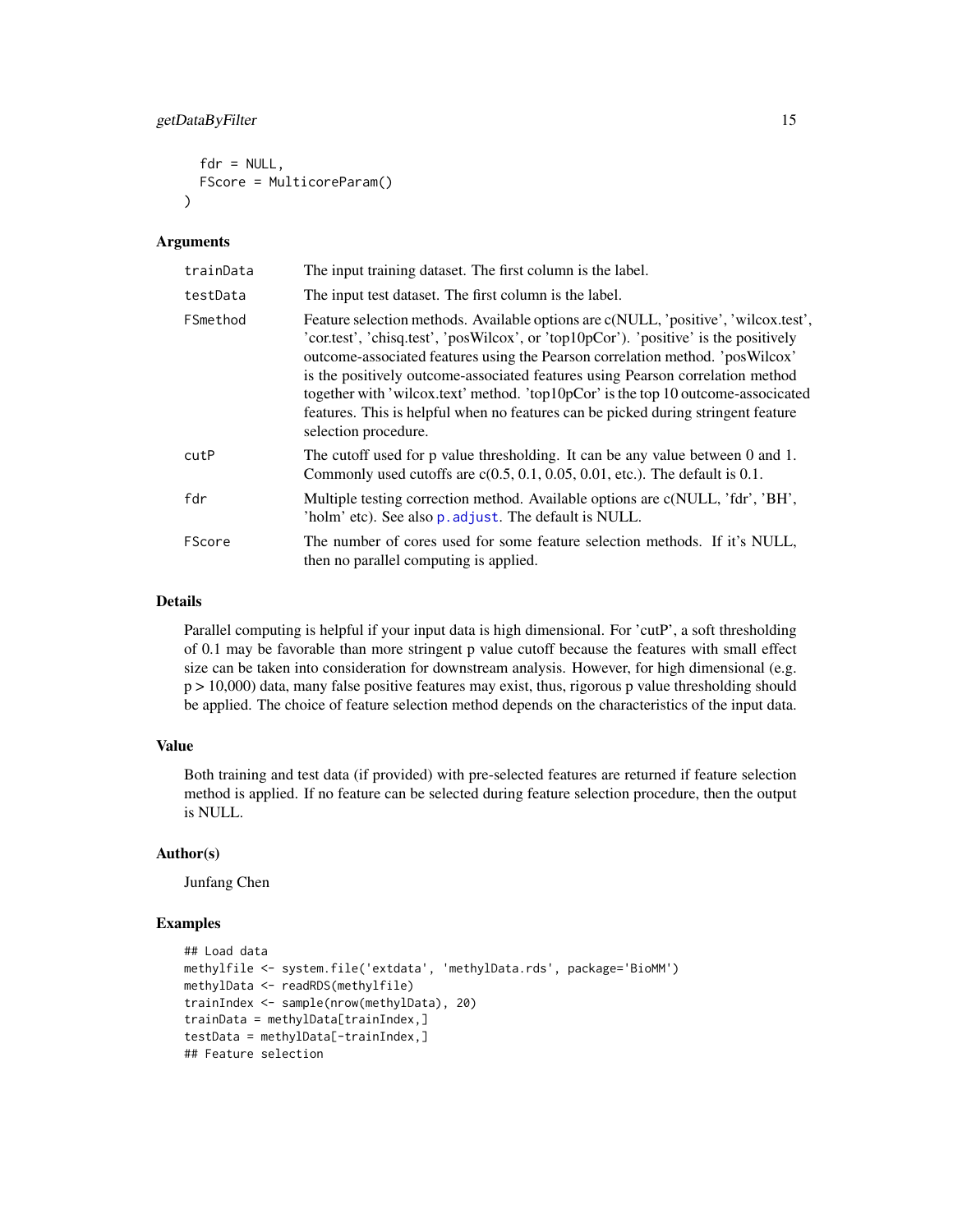```
library(BiocParallel)
param <- MulticoreParam(workers = 10)
## Select outcome-associated features based on the Wilcoxon test (P<0.1)
datalist <- getDataByFilter(trainData, testData, FSmethod="wilcox.test",
                           cutP=0.1, fdr=NULL, FScore=param)
trainDataSub <- datalist[[1]]
testDataSub <- datalist[[2]]
print(dim(trainData))
print(dim(trainDataSub))
```
getMetrics *Compute the machine learning evaluation metrics*

#### Description

Compute the evaluation metrics in the classification setting: area under curve (AUC), the area under the Precision-Recall curve, classification accuracy (ACC) and the pseudo R square (R2).

#### Usage

```
getMetrics(dataY, predY)
```
#### Arguments

| dataY | The observed outcome.  |
|-------|------------------------|
| predY | The predicted outcome. |

# Details

If all samples are predicted into one class, then R2 is 0.

# Value

A set of metrics for model evaluation: AUC, AUCPR, ACC and R2.

#### Author(s)

Junfang Chen

```
## Load data
methylfile <- system.file('extdata', 'methylData.rds', package='BioMM')
methylData <- readRDS(methylfile)
dataY <- methylData[,1]
methylSub <- data.frame(label=dataY, methylData[,c(2:1001)])
library(ranger)
library(precrec)
library(rms)
```
<span id="page-15-0"></span>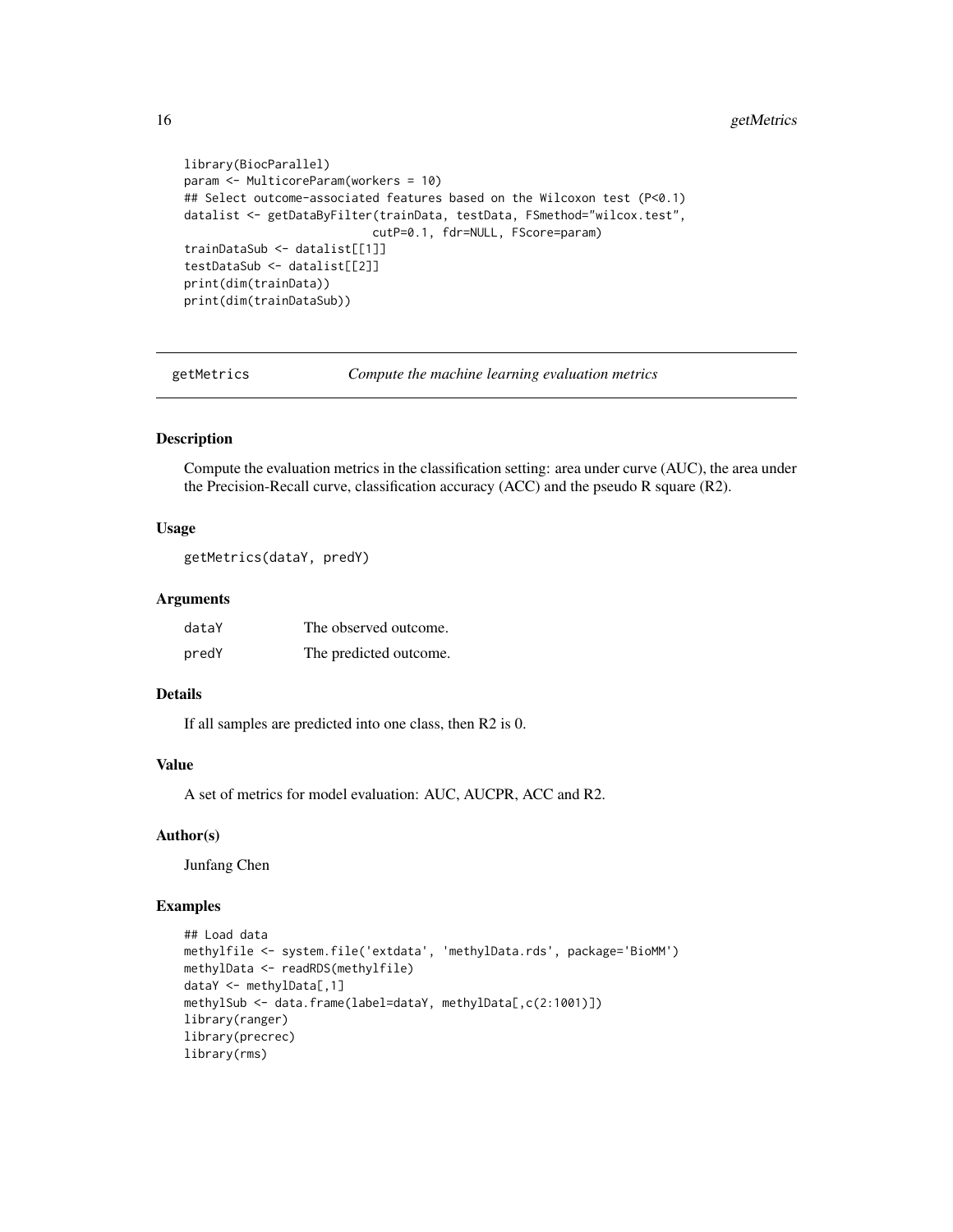# <span id="page-16-0"></span>omics2pathlist 17

```
library(BiocParallel)
param1 <- MulticoreParam(workers = 1)
param2 <- MulticoreParam(workers = 10)
predY <- predByCV(methylSub, repeats=1, nfolds=10,
                  FSmethod=NULL, cutP=0.1,
                  fdr=NULL, FScore=param1,
                  classifier='randForest',
                  predMode='classification',
                  paramlist=list(ntree=300, nthreads=20),
                  innerCore=param2)
metrics <- getMetrics(dataY=dataY, predY=predY)
print(metrics)
```
<span id="page-16-1"></span>omics2pathlist *Map individual probes into pathway*

#### Description

Map a set of individual probes from different omics (i.e. SNPs, gene expression probes, CpGs etc.) into pathway such as Gene Ontology (GO) categories and KEGG.

#### Usage

```
omics2pathlist(
  data,
  pathlistDB,
  featureAnno = NULL,
  restrictUp = 200,
  restrictDown = 10,
  minPathSize = 5
\mathcal{L}
```

| data         | The input dataset (either data.frame or matrix). Rows are the samples, columns<br>are the probes/genes, except that the first column is the label. If it's transcrip-<br>tomic data, gene ID is the 'entrezID'. |
|--------------|-----------------------------------------------------------------------------------------------------------------------------------------------------------------------------------------------------------------|
| pathlistDB   | A list of pathways with pathway IDs and their corresponding genes ('entrezID'<br>is used).                                                                                                                      |
| featureAnno  | The annotation data stored in a data.frame for probe mapping. It must have at<br>least two columns named 'ID' and 'entrezID'. If it's NULL, then the input probe<br>is from transcriptomic data.                |
| restrictUp   | The upper-bound of the number of genes in each pathway. The default is 200.                                                                                                                                     |
| restrictDown | The lower-bound of the number of genes in each pathway. The default is 10.                                                                                                                                      |
| minPathSize  | The minimal required number of probes in each pathway after mapping the input<br>data to pathlistDB.                                                                                                            |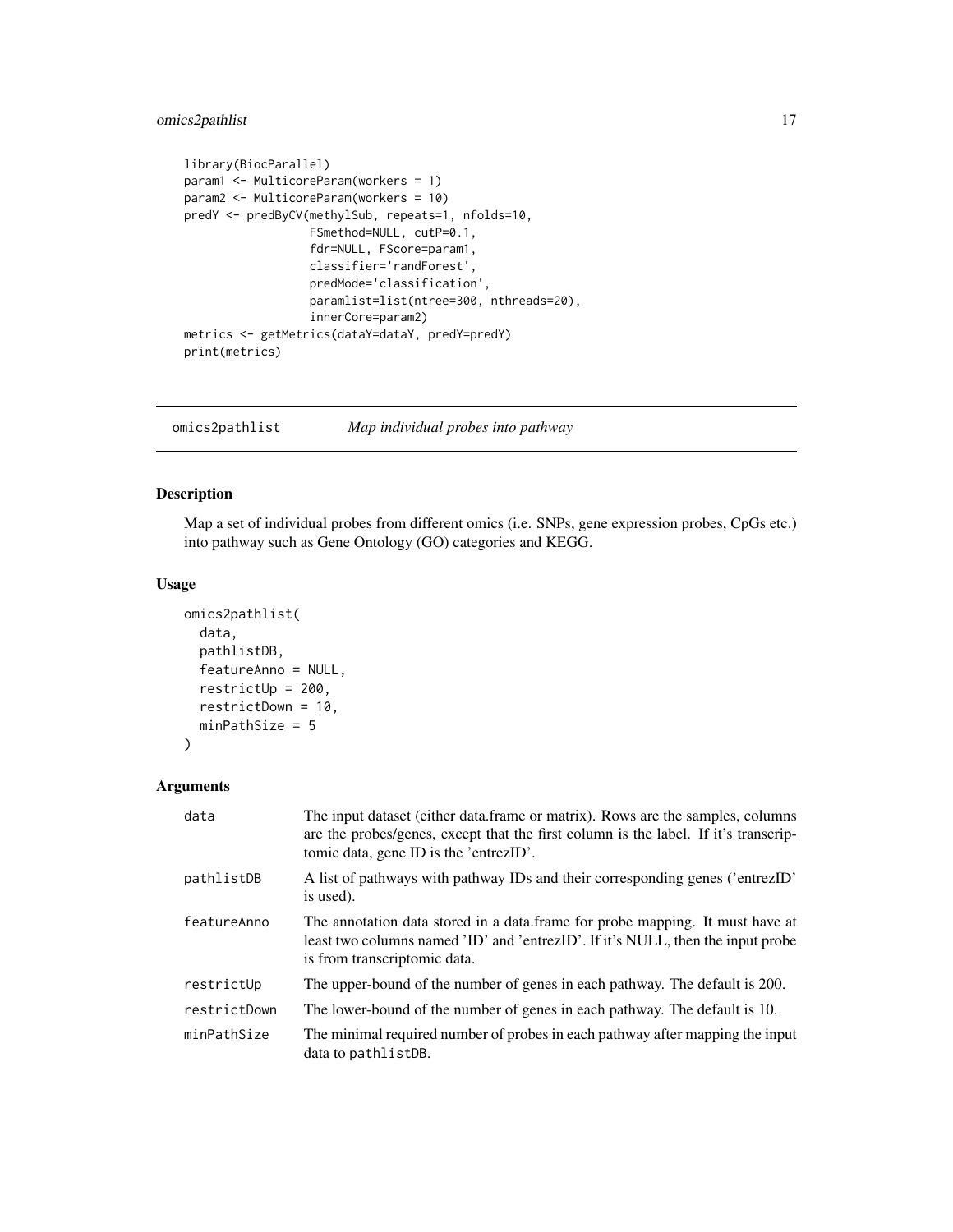# Details

If gene expression data is the input, then featureAnno is NULL,since the gene IDs are already defined as column names of the data. Since online database is updated from time to time, it is adivsed to make sure that the study database (e.g. pathlistDB) is frozen at particular time for reproducing the results. The number of genes in each pathway can be restricted for downstream analysis because too small pathways are sparsely distributed, and too large pathways are often computationally intensive, and likely nonspecific.

#### Value

A list of matrices with pathway IDs as the associated list member names. For each matrix, rows are the samples and columns are the probe names, except that the first column is named 'label'.

#### Examples

```
## Load data from DNA methylation
methylfile <- system.file('extdata', 'methylData.rds', package='BioMM')
methylData <- readRDS(methylfile)
## Annotation files for Mapping CpGs into pathways
pathlistDBfile <- system.file('extdata', 'goDB.rds', package='BioMM')
featureAnnoFile <- system.file('extdata', 'cpgAnno.rds', package='BioMM')
pathlistDB <- readRDS(file=pathlistDBfile)
featureAnno <- readRDS(file=featureAnnoFile)
## To reduce runtime
pathlistDB <- pathlistDB[1:20]
## Mapping CpGs into pathway list
dataList <- omics2pathlist(data=methylData,
                                pathlistDB, featureAnno,
                                restrictUp=100, restrictDown=20,
                                minPathSize=10)
```
length(dataList)

plotRankedFeature *Plot top outcome-associated features*

#### Description

Plot top ranked outcome-associated features from stage-2 data. The ranking criteria are based on metrics such as Nagelkerke pseudo R-square.

## Usage

```
plotRankedFeature(
  data,
  posF = TRUE,
  topF = 10,
  blocklist,
 binarize = FALSE,
```
<span id="page-17-0"></span>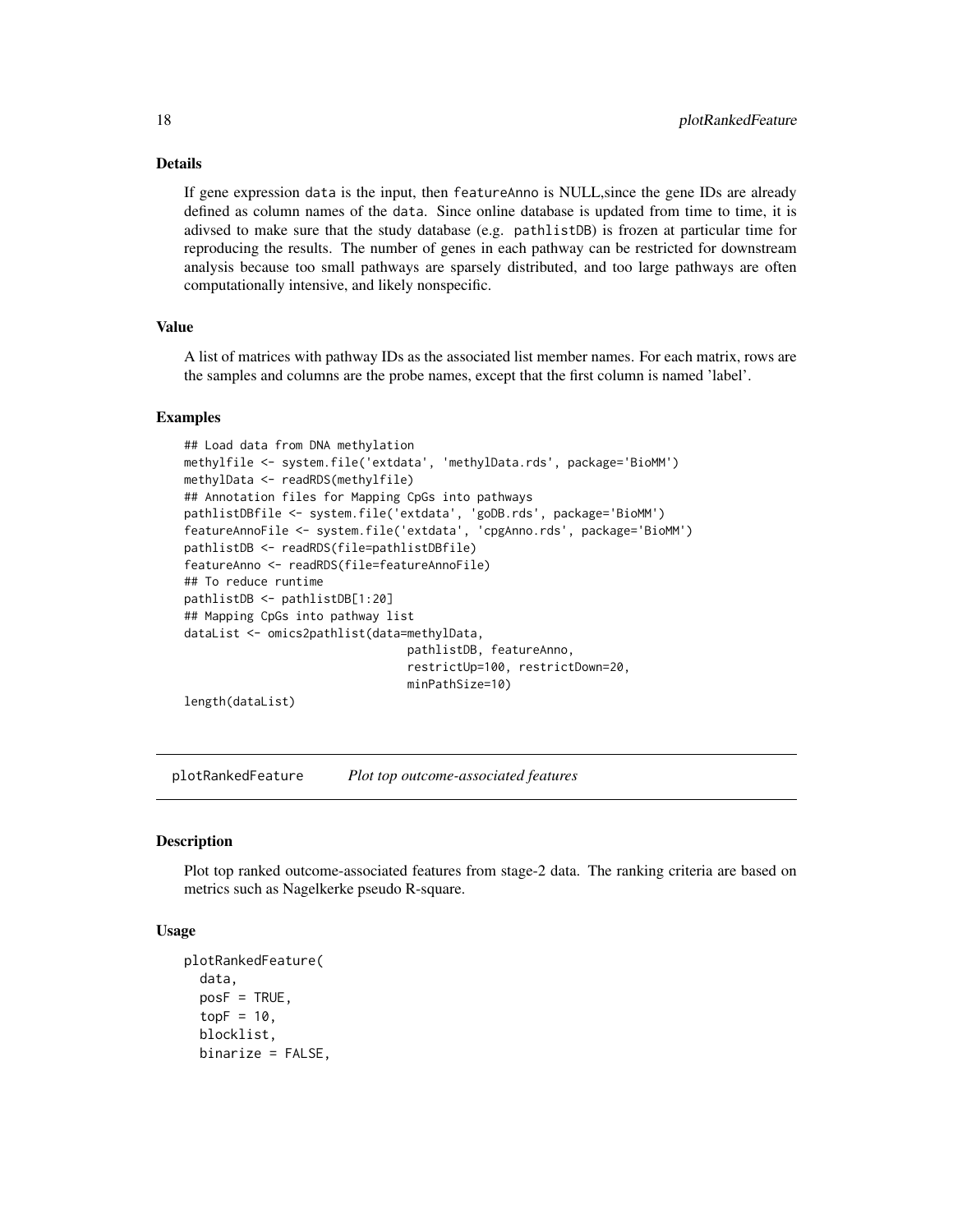```
rankMetric = c("AUC", "R2", "Zscore", "negPlogit", "negPwilcox", "size"),
  colorMetric = c("AUC", "R2", "Zscore", "negPlogit", "negPwilcox", "size"),
 core = MulticoreParam(),
 pathTitle = "GO pathways",
 fileName = NULL
\mathcal{L}
```
# Arguments

| data        | The input stage-2 data (either data.frame or matrix). Rows are the samples,<br>columns are pathway names, except that the first column is the label (the out-<br>come).                                                                                                                                              |
|-------------|----------------------------------------------------------------------------------------------------------------------------------------------------------------------------------------------------------------------------------------------------------------------------------------------------------------------|
| posF        | A logical value indicating if only positively outcome-associated features should<br>be used. (Default: TRUE)                                                                                                                                                                                                         |
| topF        | The top ranked number of features at stage-2 ( $topF \ge 2$ ). (Default: 10)                                                                                                                                                                                                                                         |
| blocklist   | A list of matrices with block IDs as the associated list member names. The<br>block IDs identical to the stage-2 feature names. For each matrix, rows are the<br>samples and columns are the probe names, except that the first column is named<br>'label'. See also omics2pathlist.                                 |
| binarize    | A logical value indicating if the individual features under investigation should<br>be binarized. The default is FALSE, which provides the estimated class proba-<br>bilities for each pathway-level feature. If TRUE, then the binary output is given<br>for each feature.                                          |
| rankMetric  | A string representing the metrics used for ranking. Valid options are c("AUC",<br>"R2", "Zscore", "negPlogit", "negPwilcox"). "negPlogit" denotes the negative<br>log P value from the logistic regression and "negPwilcox" means the negative<br>log P value based on the Wilcoxon test. "size" is the block size.  |
| colorMetric | A string representing the metric used to color the plot. Valid options are c("AUC",<br>"R2", "Zscore", "negPlogit", "negPwilcox"). "negPlogit" denotes the negative<br>log P value from the logistic regression and "negPwilcox" means the negative<br>log P value based on wilcoxon test. "size" is the block size. |
| core        | The number of cores used for computation. (Default: 10)                                                                                                                                                                                                                                                              |
| pathTitle   | A string indicating the name of pathway under investigation.                                                                                                                                                                                                                                                         |
| fileName    | The plot file name. (Default: 'plottopF.png')                                                                                                                                                                                                                                                                        |

# Details

If the argument posF is TRUE, and no positively outcome-associated features are present in stage-2 data , then an error is reported. In addition, if topF is bigger than the number of positively outcomeassociated features, an error is returned.

# Value

An output image file and the summary statistics of the top pathways.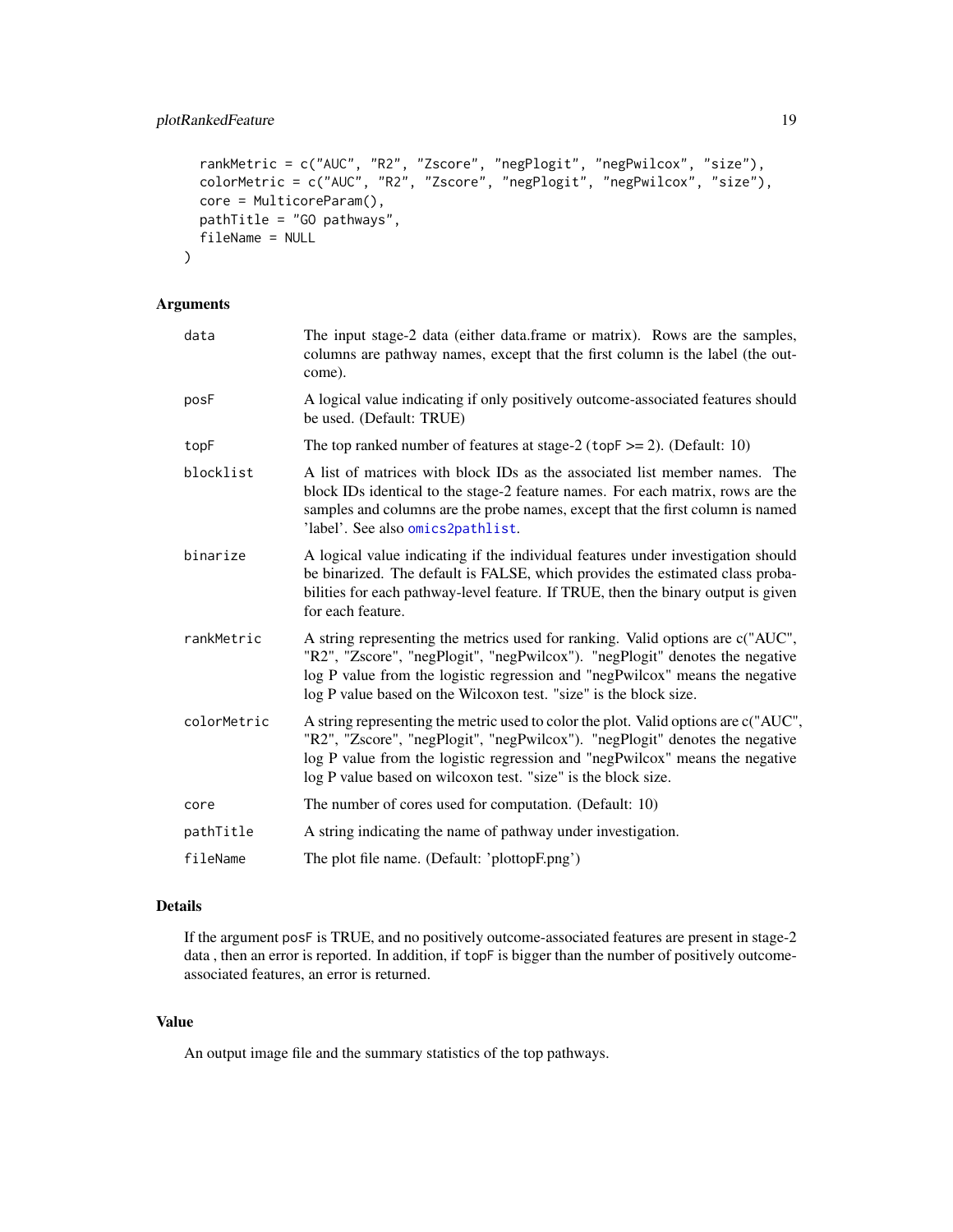# <span id="page-19-0"></span>References

Perlich, C., & Swirszcz, G. (2011). On cross-validation and stacking: Building seemingly predictive models on random data. ACM SIGKDD Explorations Newsletter, 12(2), 11-15.

# See Also

[omics2pathlist](#page-16-1).

plotVarExplained *Plot data summary statistics*

# Description

Plot data summary statistics in terms of the proportion of variance explained.

#### Usage

```
plotVarExplained(
  data,
  posF = TRUE,
 binarize = FALSE,
  core = MulticoreParam(),
  pathTitle = "GO pathways",
  fileName = NULL
)
```
# Arguments

| data      | The input dataset (either data.frame or matrix). Rows are the samples, columns<br>are the probes/genes, except that the first column is the label (the outcome).                                                                                                            |
|-----------|-----------------------------------------------------------------------------------------------------------------------------------------------------------------------------------------------------------------------------------------------------------------------------|
| posF      | A logical value indicating if only positively outcome-associated features should<br>be used. (Default: TRUE)                                                                                                                                                                |
| binarize  | A logical value indicating if the individual features under investigation should<br>be binarized. The default is FALSE, which provides the estimated class proba-<br>bilities for each pathway-level feature. If TRUE, then the binary output is given<br>for each feature. |
| core      | The number of cores used for computation. (Default: 1)                                                                                                                                                                                                                      |
| pathTitle | A string indicating the name of pathway under investigation. This will be dis-<br>played as the name of y-axis.                                                                                                                                                             |
| fileName  | The file name specified for the plot. If it is not NULL, then the plot will be<br>generated. The plot will project the data on the first two components. (Default:<br>'R2explained.png')                                                                                    |

# Value

An output image file with '.png' format.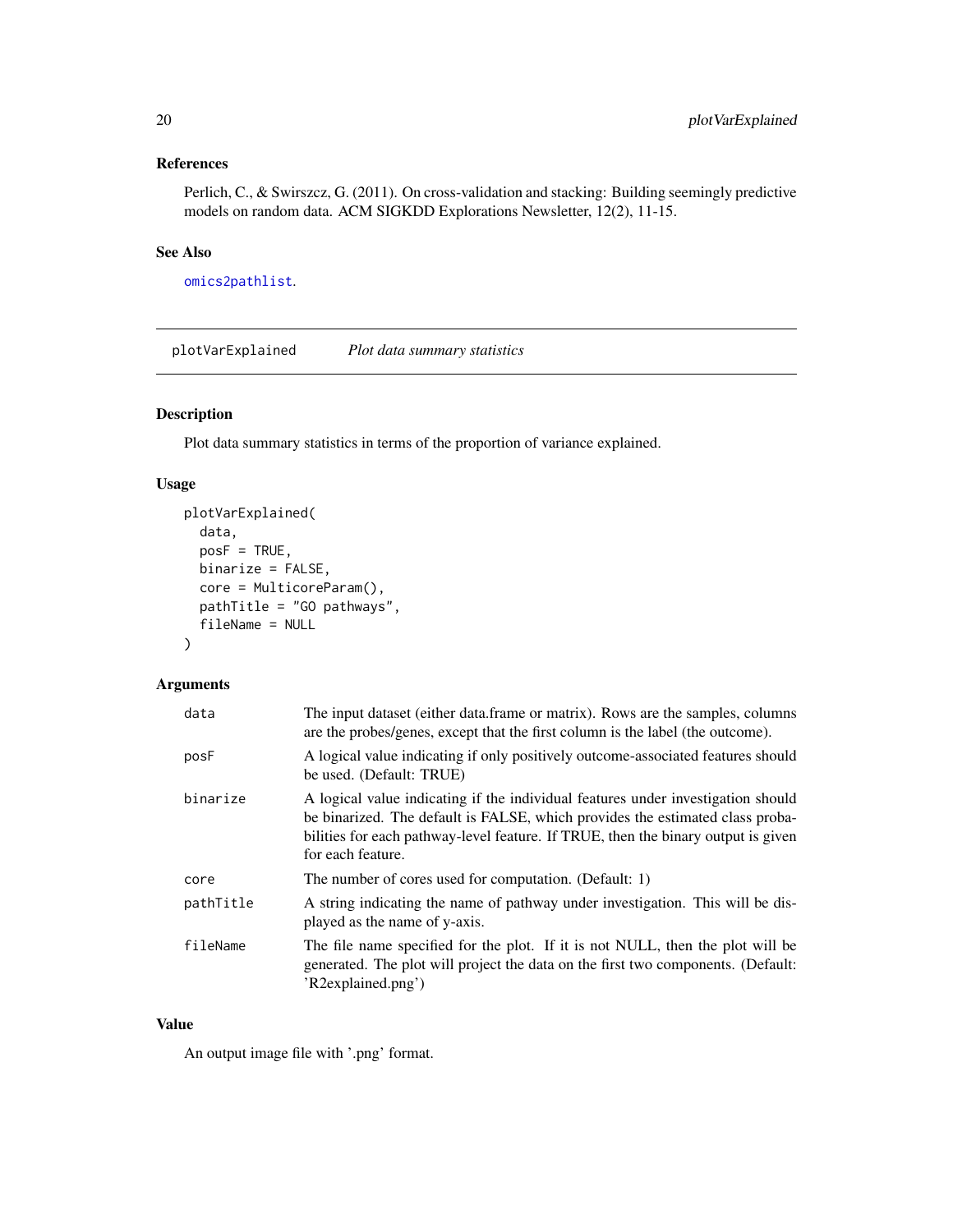# <span id="page-20-0"></span>predByBS 21

# References

Yu, Guangchuang, et al. 'clusterProfiler: an R package for comparing biological themes among gene clusters.' Omics: a journal of integrative biology 16.5 (2012): 284-287.

Perlich, C., & Swirszcz, G. (2011). On cross-validation and stacking: Building seemingly predictive models on random data. ACM SIGKDD Explorations Newsletter, 12(2), 11-15.

| predByBS | Bootstrap resampling prediction via supervised machine learning with |
|----------|----------------------------------------------------------------------|
|          | <i>feature selection</i>                                             |

# Description

Prediction via supervised machine learning using bootstrap resampling along with feature selection methods.

#### Usage

```
predByBS(
  trainData,
  testData,
  dataMode,
  repeats,
  FSmethod,
  cutP,
  fdr,
  FScore = MulticoreParam(),
  classifier,
  predMode,
 paramlist,
  innerCore = MulticoreParam()
\lambda
```

| trainData | The input training dataset. The first column is the label or the output. For binary<br>classes, 0 and 1 are used to indicate the class member.                                                                                                                        |
|-----------|-----------------------------------------------------------------------------------------------------------------------------------------------------------------------------------------------------------------------------------------------------------------------|
| testData  | The input test dataset. The first column is the label or the output. For binary<br>classes, 0 and 1 are used to indicate the class member.                                                                                                                            |
| dataMode  | The input training data mode for model training. It is used only if 'testData'<br>is present. It can be a subset of the whole training data or the entire training<br>data. 'subTrain' is the given for subsetting and 'allTrain' for the entire training<br>dataset. |
| repeats   | The number of repeats used for boostrapping.                                                                                                                                                                                                                          |
| FSmethod  | Feature selection methods. Available options are c(NULL, 'positive', 'wilcox.test',<br>'cor.test', 'chisq.test', 'posWilcox', or 'top10pCor').                                                                                                                        |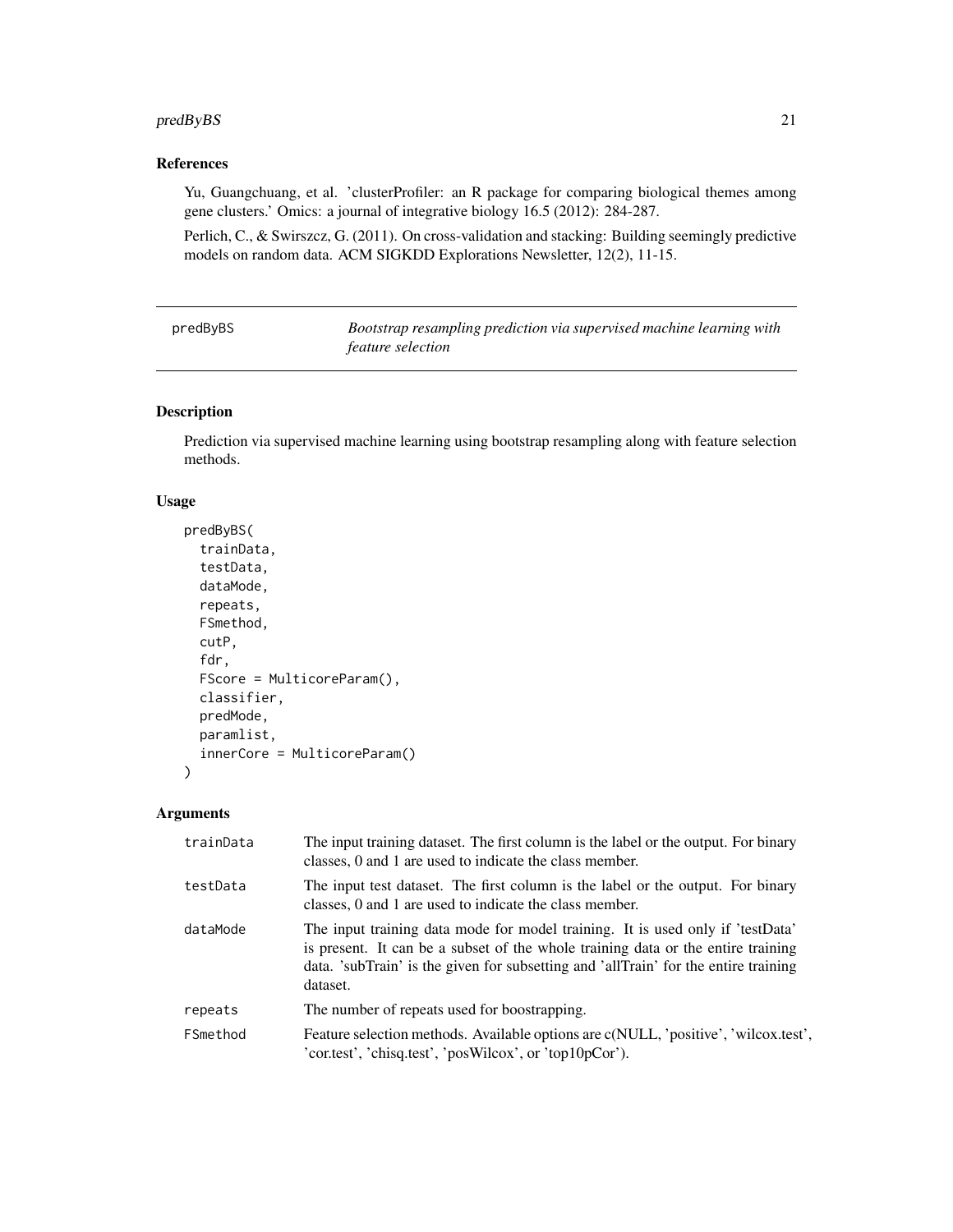<span id="page-21-0"></span>

| cutP       | The cutoff used for p value thresholding. Commonly used cutoffs are $c(0.5, 0.1, 0.1)$<br>$0.05, 0.01,$ etc). The default is $0.05$ .    |
|------------|------------------------------------------------------------------------------------------------------------------------------------------|
| fdr        | Multiple testing correction method. Available options are c(NULL, 'fdr', 'BH',<br>'holm', etc). See also p. adjust. The default is NULL. |
| FScore     | The number of cores used for feature selection if parallel computing needed.                                                             |
| classifier | Machine learning classifiers.                                                                                                            |
| predMode   | The prediction mode. Available options are c('probability', 'classification', 're-<br>gression').                                        |
| paramlist  | A set of model parameters defined in an R list object.                                                                                   |
| innerCore  | The number of cores used for computation.                                                                                                |

# Value

The predicted output for the test data.

# Examples

```
## Load data
methylfile <- system.file('extdata', 'methylData.rds', package='BioMM')
methylData <- readRDS(methylfile)
dataY <- methylData[,1]
## select a subset of genome-wide methylation data at random
methylSub <- data.frame(label=dataY, methylData[,c(2:2001)])
trainIndex <- sample(nrow(methylSub), 16)
trainData = methylSub[trainIndex,]
testData = methylSub[-trainIndex,]
library(ranger)
library(BiocParallel)
param1 <- MulticoreParam(workers = 1)
param2 <- MulticoreParam(workers = 20)
predY <- predByBS(trainData, testData,
                  dataMode='allTrain', repeats=50,
                  FSmethod=NULL, cutP=0.1,
                  fdr=NULL, FScore=param1,
                  classifier='randForest',
                  predMode='classification',
                  paramlist=list(ntree=300, nthreads=10),
                  innerCore=param2)
testY <- testData[,1]
accuracy <- classifiACC(dataY=testY, predY=predY)
print(accuracy)
```
predByCV *Cross validation prediction by supervised machine learning and feature selection*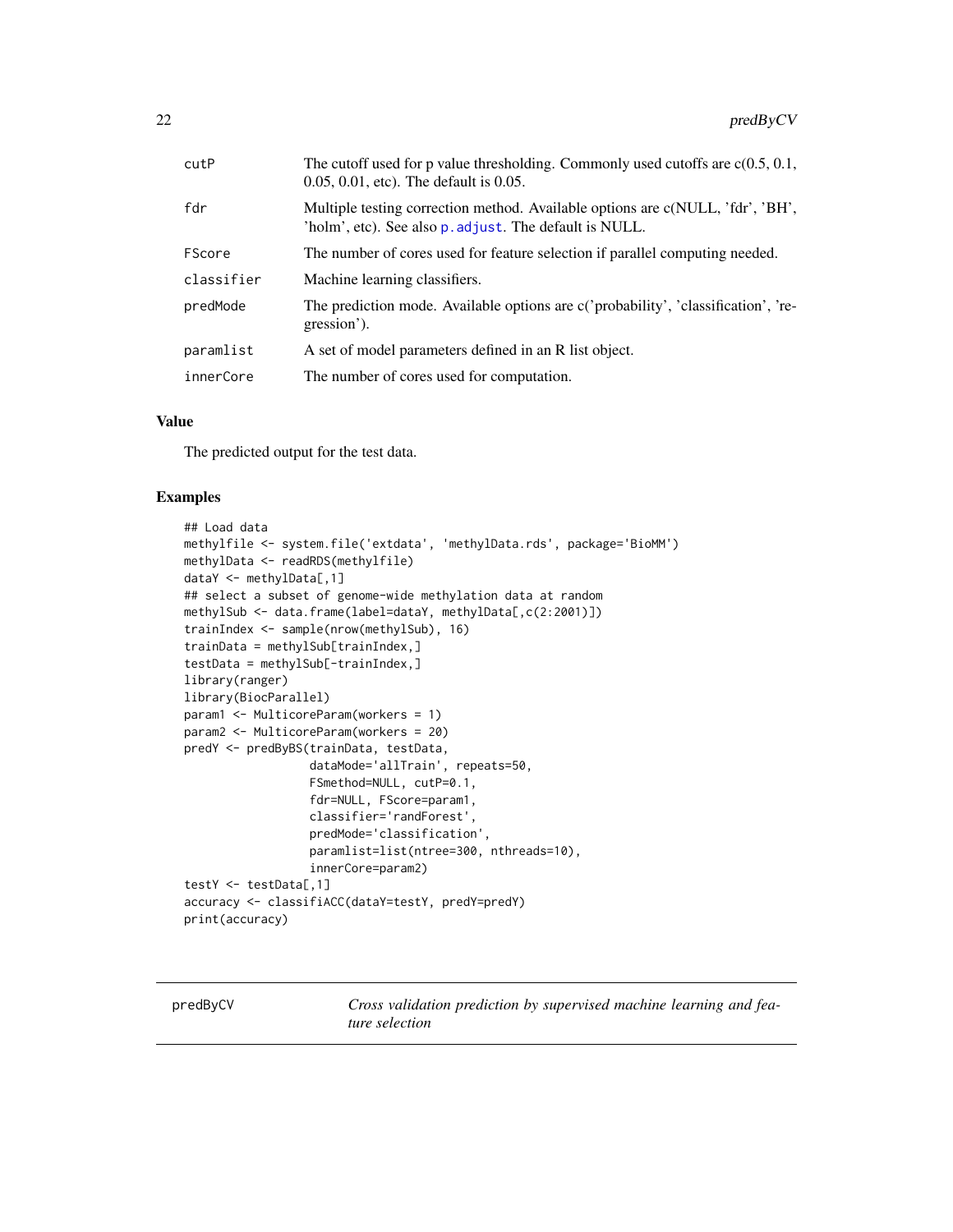# <span id="page-22-0"></span>predByCV 23

# Description

Prediction by supervised machine learning models using cross validation along with feature selection methods.

# Usage

```
predByCV(
  data,
  repeats,
  nfolds,
  FSmethod,
  cutP,
  fdr,
  FScore = MulticoreParam(),
  classifier,
  predMode,
  paramlist,
  innerCore = MulticoreParam()
)
```
# Arguments

| data       | The input dataset. The first column is the label or the output. For binary classes,<br>0 and 1 are used to indicate the class member.          |
|------------|------------------------------------------------------------------------------------------------------------------------------------------------|
| repeats    | The number of repeats used for cross validation. Repeated cross validation is<br>performed if $N \ge 2$ .                                      |
| nfolds     | The number of folds is defined for cross validation.                                                                                           |
| FSmethod   | Feature selection methods. Available options are c(NULL, 'positive', 'wilcox.test',<br>'cor.test', 'chisq.test', 'posWilcox', or 'top10pCor'). |
| cutP       | The cutoff used for p value thresholding. Commonly used cutoffs are $c(0.5, 0.1, 0.1)$<br>$0.05, 0.01,$ etc). The default is $0.05$ .          |
| fdr        | Multiple testing correction method. Available options are c(NULL, 'fdr', 'BH',<br>'holm', etc). See also p. adjust. The default is NULL.       |
| FScore     | The number of cores used for feature selection if parallel computing needed.                                                                   |
| classifier | Machine learning classifiers.                                                                                                                  |
| predMode   | The prediction mode. Available options are c('probability', 'classification', 're-<br>gression').                                              |
| paramlist  | A set of model parameters defined in an R list object.                                                                                         |
| innerCore  | The number of cores used for computation.                                                                                                      |

# Value

The predicted cross validation output.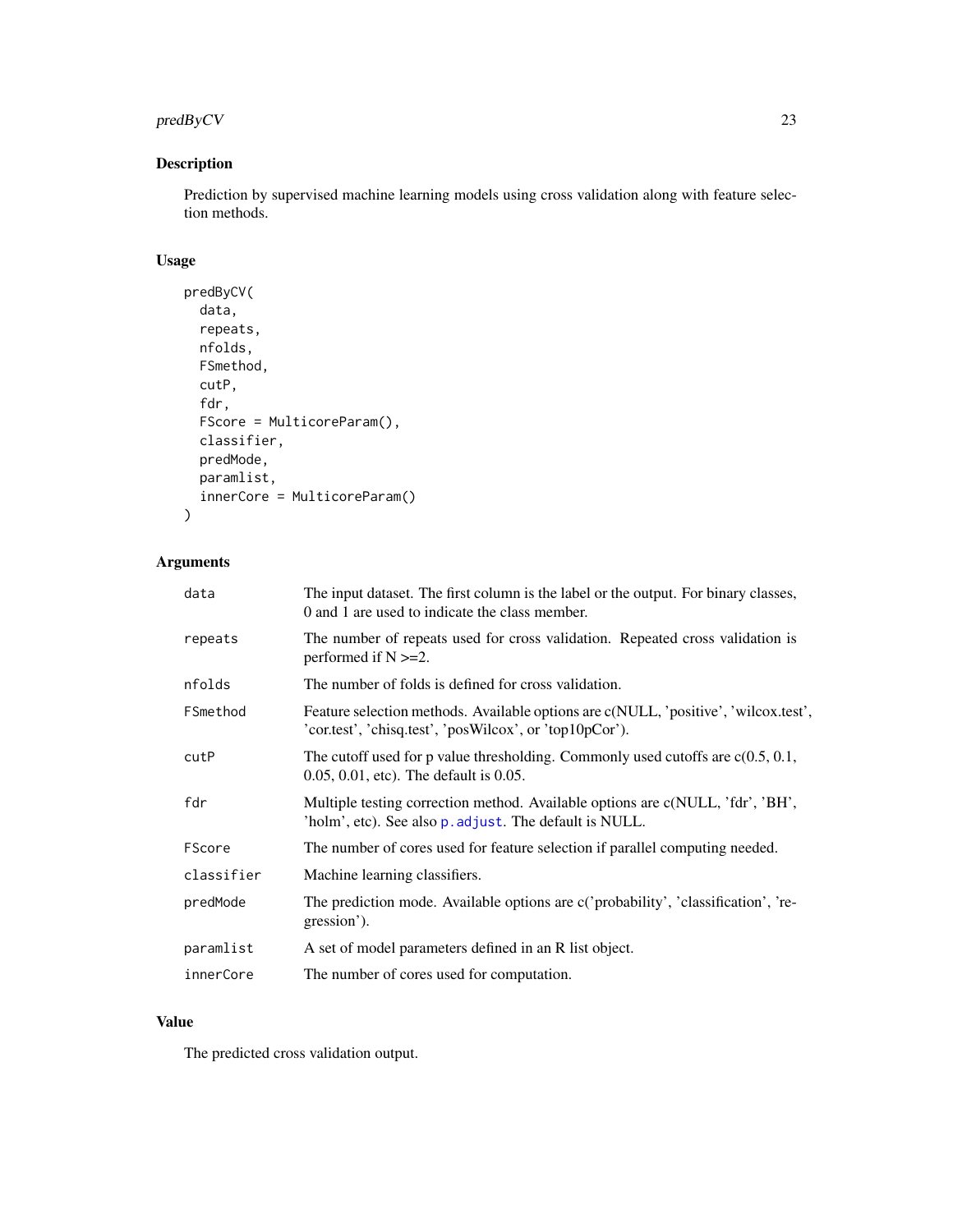### Examples

```
## Load data
methylfile <- system.file('extdata', 'methylData.rds', package='BioMM')
methylData <- readRDS(methylfile)
dataY <- methylData[,1]
## select a subset of genome-wide methylation data at random
methylSub <- data.frame(label=dataY, methylData[,c(2:2001)])
library(ranger)
library(BiocParallel)
param1 <- MulticoreParam(workers = 1)
param2 <- MulticoreParam(workers = 20)
predY <- predByCV(methylSub, repeats=1, nfolds=10,
                  FSmethod=NULL, cutP=0.1,
                  fdr=NULL, FScore=param1,
                  classifier='randForest',
                  predMode='classification',
                  paramlist=list(ntree=300, nthreads=1),
                  innerCore=param2)
dataY <- methylData[,1]
accuracy <- classifiACC(dataY=dataY, predY=predY)
print(accuracy)
```

| predByFS | Prediction by supervised machine learning along with feature selec- |
|----------|---------------------------------------------------------------------|
|          | tion                                                                |

# Description

Prediction by supervised machine learning along with feature selection.

#### Usage

```
predByFS(
  trainData,
  testData,
  FSmethod,
  cutP,
  fdr,
  FScore = MulticoreParam(),
  classifier,
 predMode,
  paramlist
)
```
### Arguments

trainData The input training dataset. The first column is the label or the output. For binary classes, 0 and 1 are used to indicate the class member.

<span id="page-23-0"></span>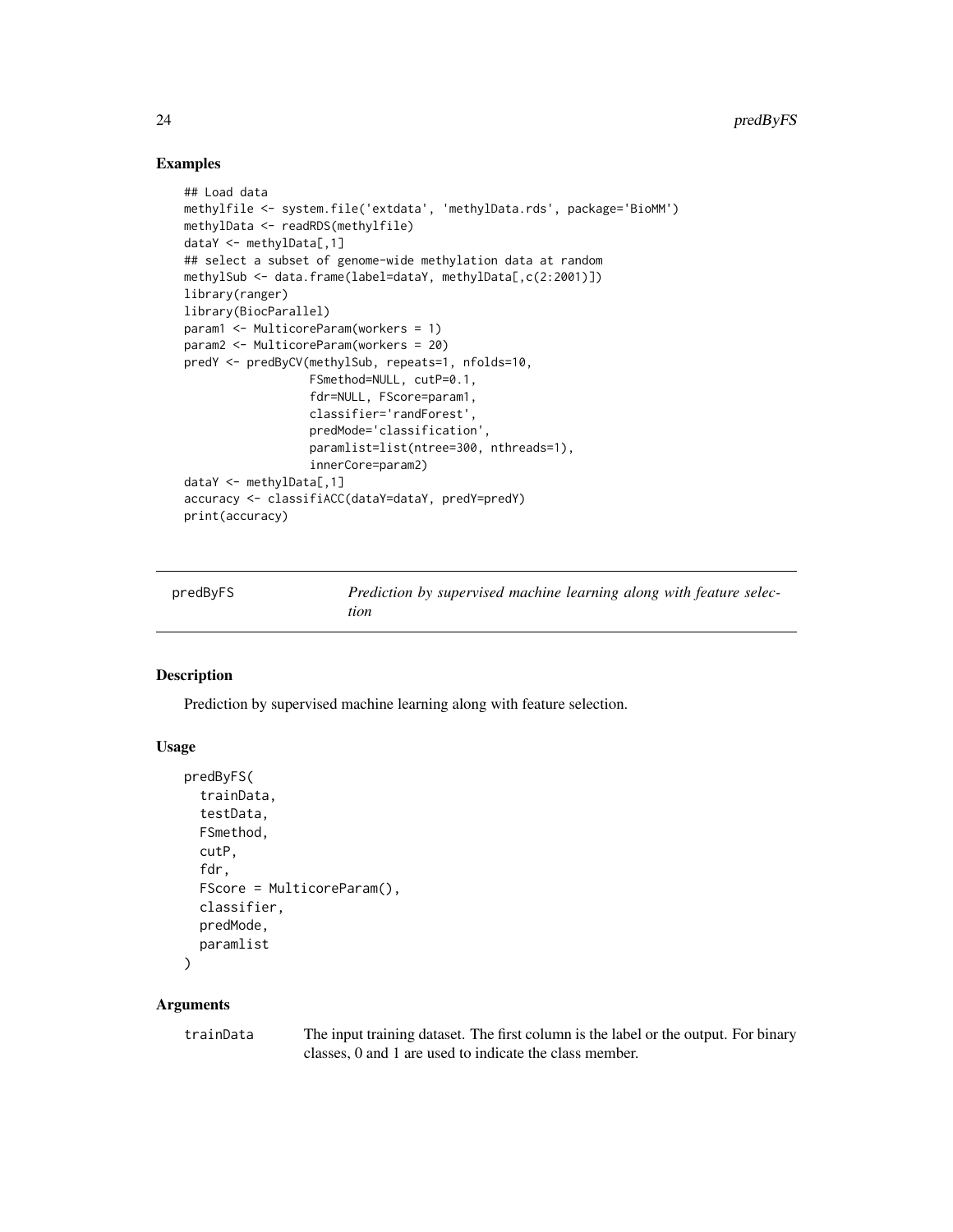#### <span id="page-24-0"></span>predByFS 25

| testData   | The input test dataset. The first column is the label or the output. For binary<br>classes, 0 and 1 are used to indicate the class member.     |
|------------|------------------------------------------------------------------------------------------------------------------------------------------------|
| FSmethod   | Feature selection methods. Available options are c(NULL, 'positive', 'wilcox.test',<br>'cor.test', 'chisq.test', 'posWilcox', or 'top10pCor'). |
| cutP       | The cutoff used for p value thresholding. Commonly used cutoffs are $c(0.5, 0.1, 0.1)$<br>$0.05$ , etc.). The default is $0.05$ .              |
| fdr        | Multiple testing correction method. Available options are c(NULL, 'fdr', 'BH',<br>'holm', etc.). See also p. adjust. The default is NULL.      |
| FScore     | The number of cores used for feature selection.                                                                                                |
| classifier | Machine learning classifiers. Available options are c('randForest', 'SVM', 'glm-<br>$net$ ).                                                   |
| predMode   | The prediction mode. Available options are c('probability', 'classification', 're-<br>gression').                                              |
| paramlist  | A set of model parameters defined in an R list object.                                                                                         |

# Details

If no feature selected or just one selected feature, then top 10

#### Value

The predicted output for the test data.

#### Author(s)

Junfang Chen

# See Also

[getDataByFilter](#page-13-1)

```
## Load data
methylfile <- system.file('extdata', 'methylData.rds', package='BioMM')
methylData <- readRDS(methylfile)
dataY <- methylData[,1]
## select a subset of genome-wide methylation data at random
methylSub <- data.frame(label=dataY, methylData[,c(2:501)])
trainIndex <- sample(nrow(methylSub), 16)
trainData = methylSub[trainIndex,]
testData = methylSub[-trainIndex,]
library(ranger)
library(BiocParallel)
param <- MulticoreParam(workers = 10)
predY <- predByFS(trainData, testData,
                  FSmethod='cor.test', cutP=0.1,
                  fdr=NULL, FScore=param,
                  classifier='randForest',
```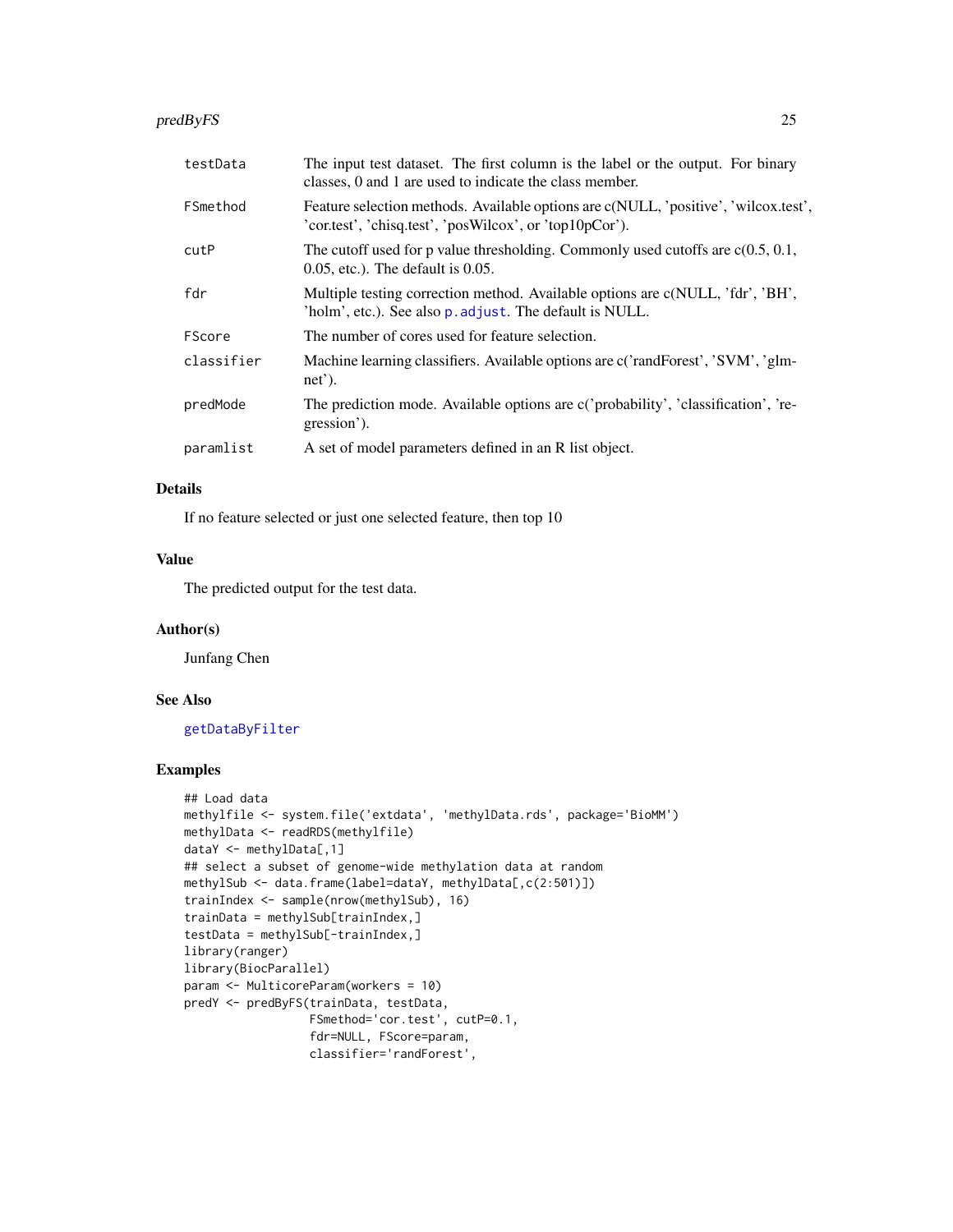```
predMode='classification',
                  paramlist=list(ntree=300, nthreads=20))
testY <- testData[,1]
accuracy <- classifiACC(dataY=testY, predY=predY)
print(accuracy)
```
<span id="page-25-1"></span>reconBySupervised *Reconstruct stage-2 data by supervised machine learning prediction*

# Description

Reconstruct stage-2 data by supervised machine learning prediction.

# Usage

```
reconBySupervised(
  trainDataList,
  testDataList,
 resample = "BS",
 dataMode,
  repeatA,
  repeatB,
  nfolds,
 FSmethod,
  cutP,
  fdr,
  FScore = MulticoreParam(),
 classifier,
 predMode,
 paramlist,
  innerCore = MulticoreParam(),
  outFileA = NULL,
  outFileB = NULL
)
```

| trainDataList | The input training data list containing ordered collections of matrices.                                                                                                                                       |
|---------------|----------------------------------------------------------------------------------------------------------------------------------------------------------------------------------------------------------------|
| testDataList  | The input test data list containing ordered collections of matrices.                                                                                                                                           |
| resample      | The resampling methods. Valid options are 'CV' and 'BS'. 'CV' for cross vali-<br>dation and 'BS' for bootstrapping resampling. The default is 'BS'.                                                            |
| dataMode      | The mode of data used. 'subTrain' or 'allTrain'.                                                                                                                                                               |
| repeatA       | The number of repeats N is used during resampling procedure. Repeated cross<br>validation or multiple boostrapping is performed if $N \ge 2$ . One can choose 10<br>repeats for 'CV' and 100 repeats for 'BS'. |
| repeatB       | The number of repeats N is used for generating test data prediction scores.                                                                                                                                    |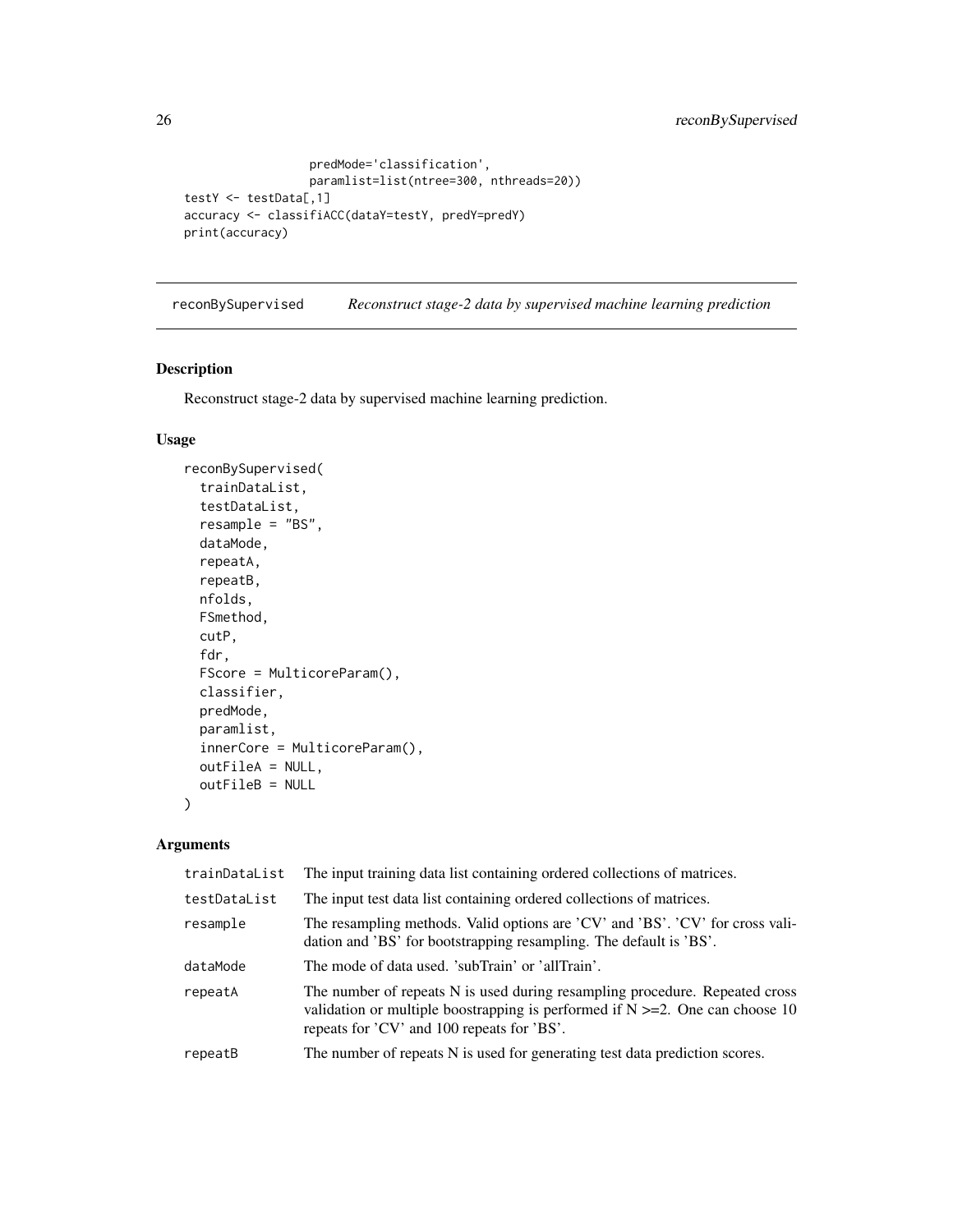<span id="page-26-0"></span>

| nfolds     | The number of folds is defined for cross validation.                                                                                                           |
|------------|----------------------------------------------------------------------------------------------------------------------------------------------------------------|
| FSmethod   | Feature selection methods. Available options are c(NULL, 'positive', 'wilcox.test',<br>'cor.test', 'chisq.test', 'posWilcox', or 'top10pCor').                 |
| cutP       | The cutoff used for p value thresholding. Commonly used cutoffs are $c(0.5, 0.1, 0.1)$<br>$0.05, 0.01$ , etc). The default is $0.05$ .                         |
| fdr        | Multiple testing correction method. Available options are c(NULL, 'fdr', 'BH',<br>'holm', etc). See also p. adjust. The default is NULL.                       |
| FScore     | The number of cores used for feature selection, if parallel computing needed.                                                                                  |
| classifier | Machine learning classifiers.                                                                                                                                  |
| predMode   | The prediction mode. Available options are c('probability', 'classification', 're-<br>gression').                                                              |
| paramlist  | A set of model parameters defined in an R list object.                                                                                                         |
| innerCore  | The number of cores used for computation.                                                                                                                      |
| outFileA   | The file name of stage-2 training data with the '.rds' file extension. If it's pro-<br>vided, then the result will be saved in this file. The default is NULL. |
| outFileB   | The file name of stage-2 training data with the '.rds' file extension. If it's pro-<br>vided, then the result will be saved in this file. The default is NULL. |

# Details

Stage-2 training data can be learned either using bootstrapping or cross validation resampling methods. Stage-2 test data is learned via independent test set prediction.

# Value

The predicted stage-2 training data and also stage-2 test data, if 'testDataList' provided. If outFileA and outFileB are provided, then the results will be stored in the files.

#### Author(s)

Junfang Chen

```
## Load data
methylfile <- system.file('extdata', 'methylData.rds', package='BioMM')
methylData <- readRDS(methylfile)
## Annotation file
probeAnnoFile <- system.file('extdata', 'cpgAnno.rds', package='BioMM')
featureAnno <- readRDS(file=probeAnnoFile)
## Mapping CpGs into Pathways
featureAnno <- readRDS(system.file("extdata", "cpgAnno.rds", package="BioMM"))
pathlistDB <- readRDS(system.file("extdata", "goDB.rds", package="BioMM"))
head(featureAnno)
dataList <- omics2pathlist(data=methylData, pathlistDB, featureAnno,
                           restrictUp=100, restrictDown=10, minPathSize=10)
length(dataList)
```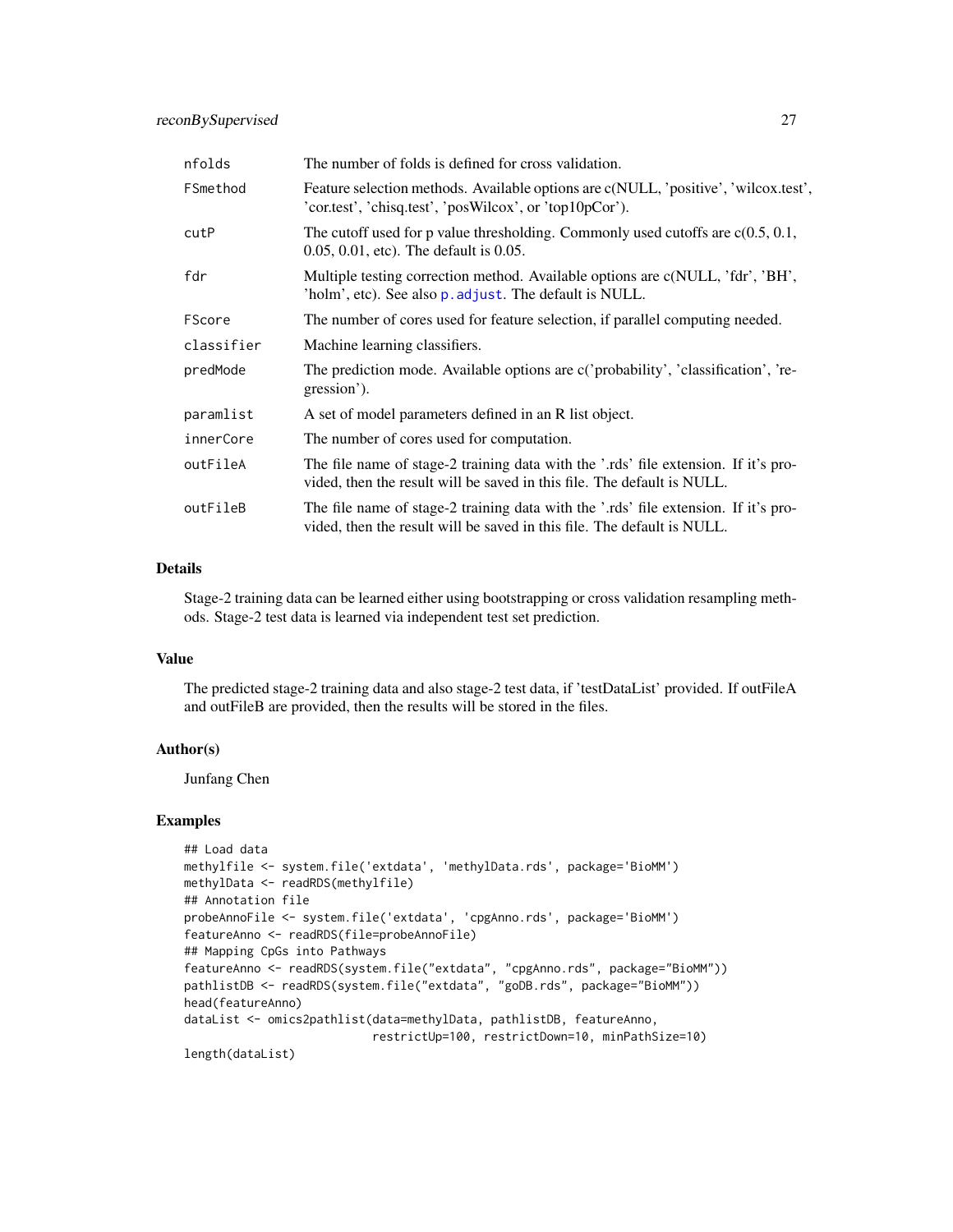```
library(ranger)
library(BiocParallel)
param1 <- MulticoreParam(workers = 1)
param2 <- MulticoreParam(workers = 20)
## Not Run, this will take a bit long
## stage2data <- reconBySupervised(trainDataList=dataList, testDataList=NULL,
## resample='CV', dataMode='allTrain',
## repeatA=50, repeatB=20, nfolds=10,
## FSmethod=NULL, cutP=0.1,
## fdr=NULL, FScore=param1,
## classifier='randForest',
## predMode='classification',
## paramlist=list(ntree=500, nthreads=20),
## innerCore=param2, outFileA=NULL, outFileB=NULL)
## print(dim(stage2data))
## print(head(stage2data[,1:5]))
```
<span id="page-27-1"></span>reconByUnsupervised *Reconstruct stage-2 data by PCA*

# Description

Stage-2 data reconstruction by regular or sparse constrained principal component analysis (PCA).

#### Usage

```
reconByUnsupervised(
  trainDataList,
  testDataList,
  typeMode = "regular",
  topPC = 1,
  innerCore = MulticoreParam(),
 outFileA = NULL,
 outFileB = NULL
)
```

| trainDataList | The input training data list containing ordered collections of matrices.                                                                                       |
|---------------|----------------------------------------------------------------------------------------------------------------------------------------------------------------|
| testDataList  | The input test data list containing ordered collections of matrices.                                                                                           |
| typeMode      | The type of PCA prediction mode. Available options are c('regular', 'sparse').<br>(Default: regular)                                                           |
| topPC         | The number of top PCs selected. The default is 1, i.e. the first PC.                                                                                           |
| innerCore     | The number of cores used for computation.                                                                                                                      |
| outFileA      | The file name of stage-2 training data with the '.rds' file extension. If it's pro-<br>vided, then the result will be saved in this file. The default is NULL. |
| outFileB      | The file name of stage-2 training data with the '.rds' file extension. If it's pro-<br>vided, then the result will be saved in this file. The default is NULL. |

<span id="page-27-0"></span>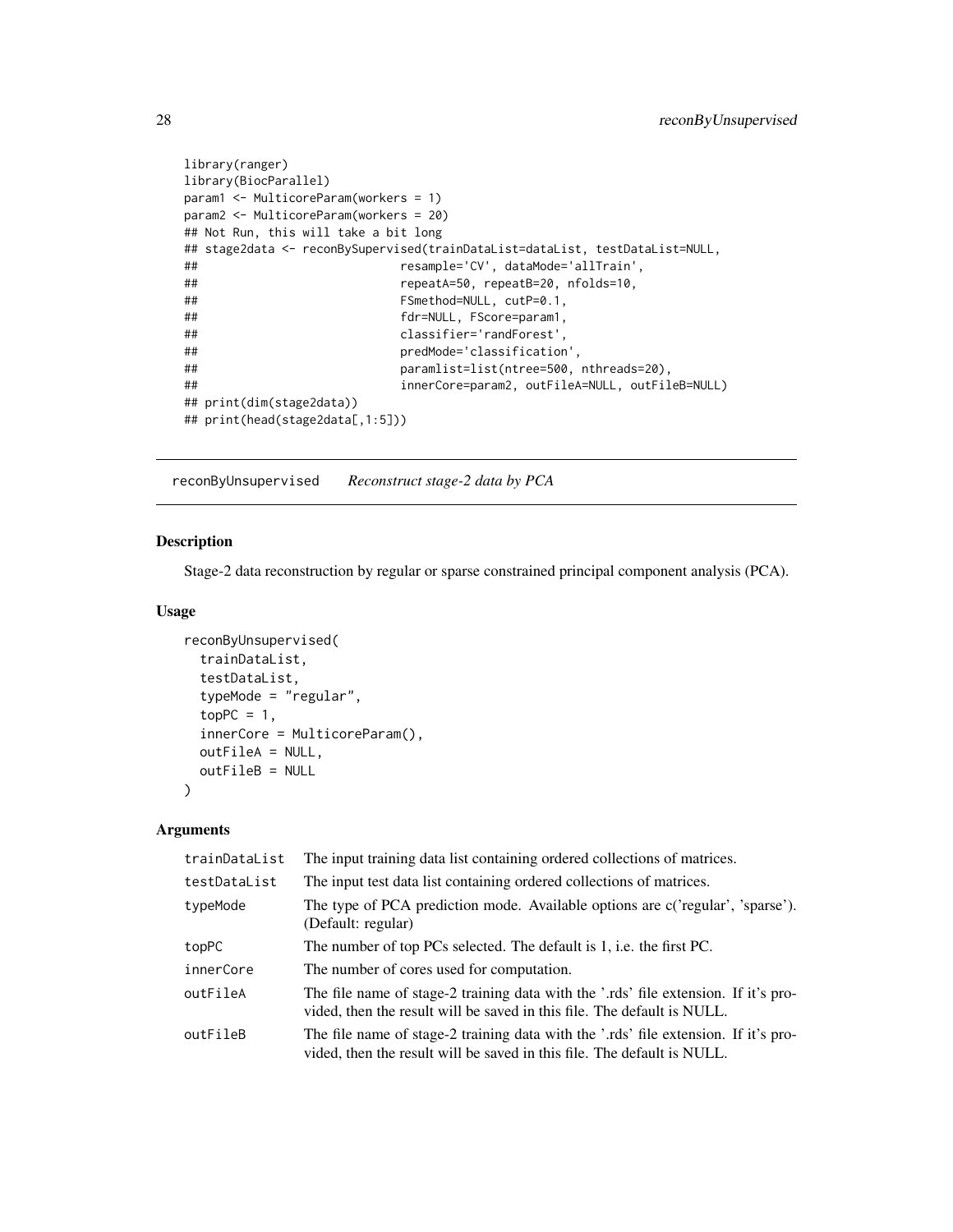# Value

The predicted stage-2 training data and also stage-2 test data if 'testDataList' provided. If outFileA and outFileB are provided then the results will be stored in the files.

# Author(s)

Junfang Chen

```
## Load data
methylfile <- system.file('extdata', 'methylData.rds', package='BioMM')
methylData <- readRDS(methylfile)
## Annotation file
probeAnnoFile <- system.file('extdata', 'cpgAnno.rds', package='BioMM')
## Mapping CpGs into Pathways
featureAnno <- readRDS(file=probeAnnoFile)
## Mapping CpGs into Pathways
featureAnno <- readRDS(system.file("extdata", "cpgAnno.rds", package="BioMM"))
pathlistDB <- readRDS(system.file("extdata", "goDB.rds", package="BioMM"))
head(featureAnno)
dataList <- omics2pathlist(data=methylData, pathlistDB, featureAnno,
                           restrictUp=100, restrictDown=10, minPathSize=10)
length(dataList)
library(BiocParallel)
param <- MulticoreParam(workers = 10)
stage2data <- reconByUnsupervised(trainDataList=dataList, testDataList=NULL,
                             typeMode='regular', topPC=1,
                             innerCore=param, outFileA=NULL, outFileB=NULL)
print(dim(stage2data))
print(head(stage2data[,1:5]))
```